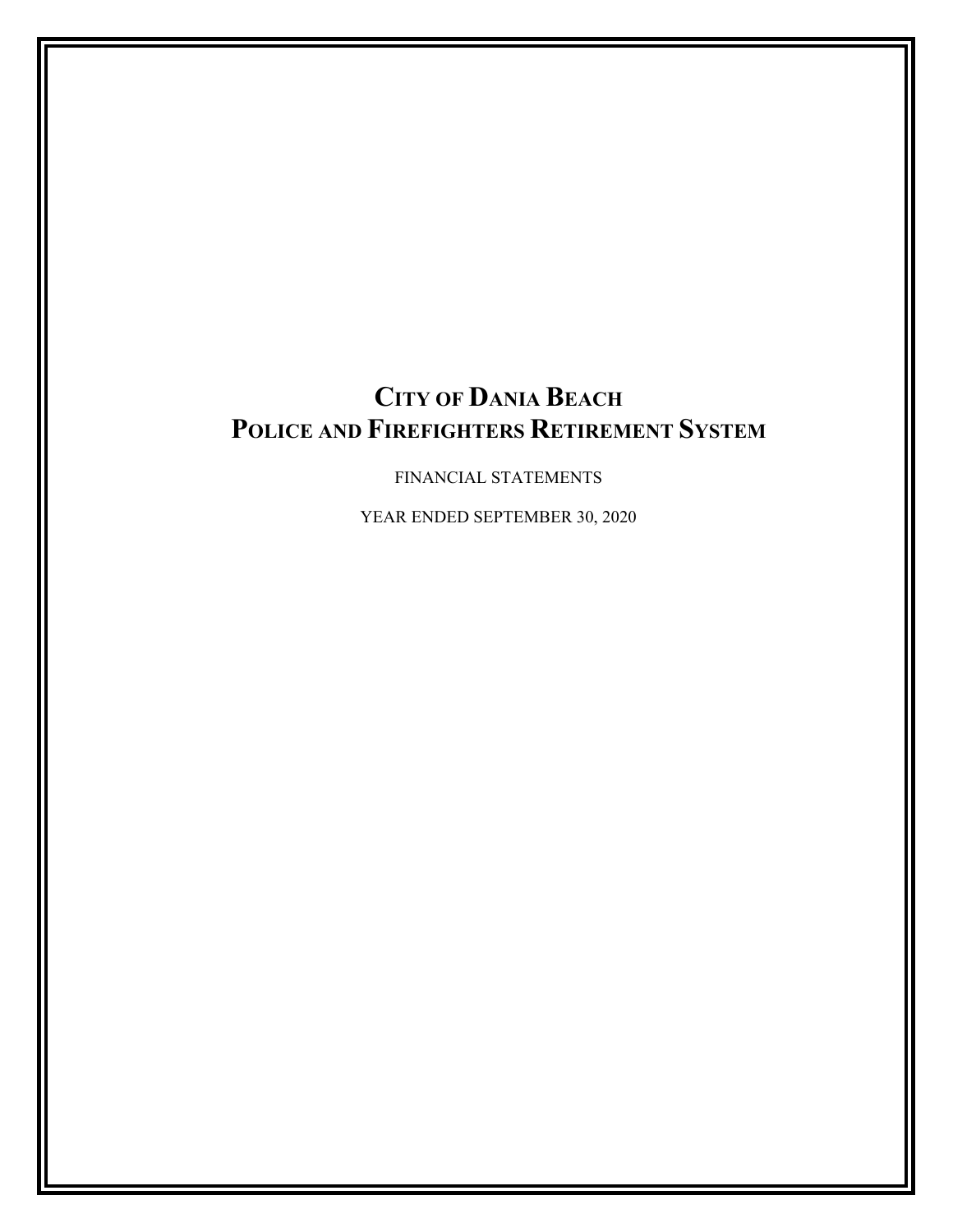YEAR ENDED SEPTEMBER 30, 2020

## **TABLE OF CONTENTS**

|                                                                                                                                                                                                                          | <b>PAGE</b> |
|--------------------------------------------------------------------------------------------------------------------------------------------------------------------------------------------------------------------------|-------------|
| <b>INDEPENDENT AUDITOR'S REPORT</b>                                                                                                                                                                                      | $1 - 3$     |
| MANAGEMENT'S DISCUSSION AND ANALYSIS (Required Supplementary Information)                                                                                                                                                | $4 - 7$     |
| FINANCIAL STATEMENTS                                                                                                                                                                                                     |             |
| <b>Statement of Fiduciary Net Position</b>                                                                                                                                                                               | 8           |
| Statement of Changes in Fiduciary Net Position                                                                                                                                                                           | 9           |
| Notes to Financial Statements                                                                                                                                                                                            | $10 - 22$   |
| SUPPLEMENTARY INFORMATION                                                                                                                                                                                                |             |
| Schedule of Administrative Expenses                                                                                                                                                                                      | 24          |
| REQUIRED SUPPLEMENTARY INFORMATION                                                                                                                                                                                       |             |
| Schedules of Contributions from Employer and Other Contributors                                                                                                                                                          | $26 - 27$   |
| Schedule of Investment Returns                                                                                                                                                                                           | 28          |
| Schedules of Changes in the Employer's Net Pension Liability and Related Ratios                                                                                                                                          | $29 - 30$   |
| <b>COMPLIANCE REPORT</b>                                                                                                                                                                                                 |             |
| Independent Auditor's Report on Internal Control Over<br>Financial Reporting and on Compliance and Other Matters Based on an Audit of<br>Financial Statements Performed in Accordance with Government Auditing Standards | $32 - 33$   |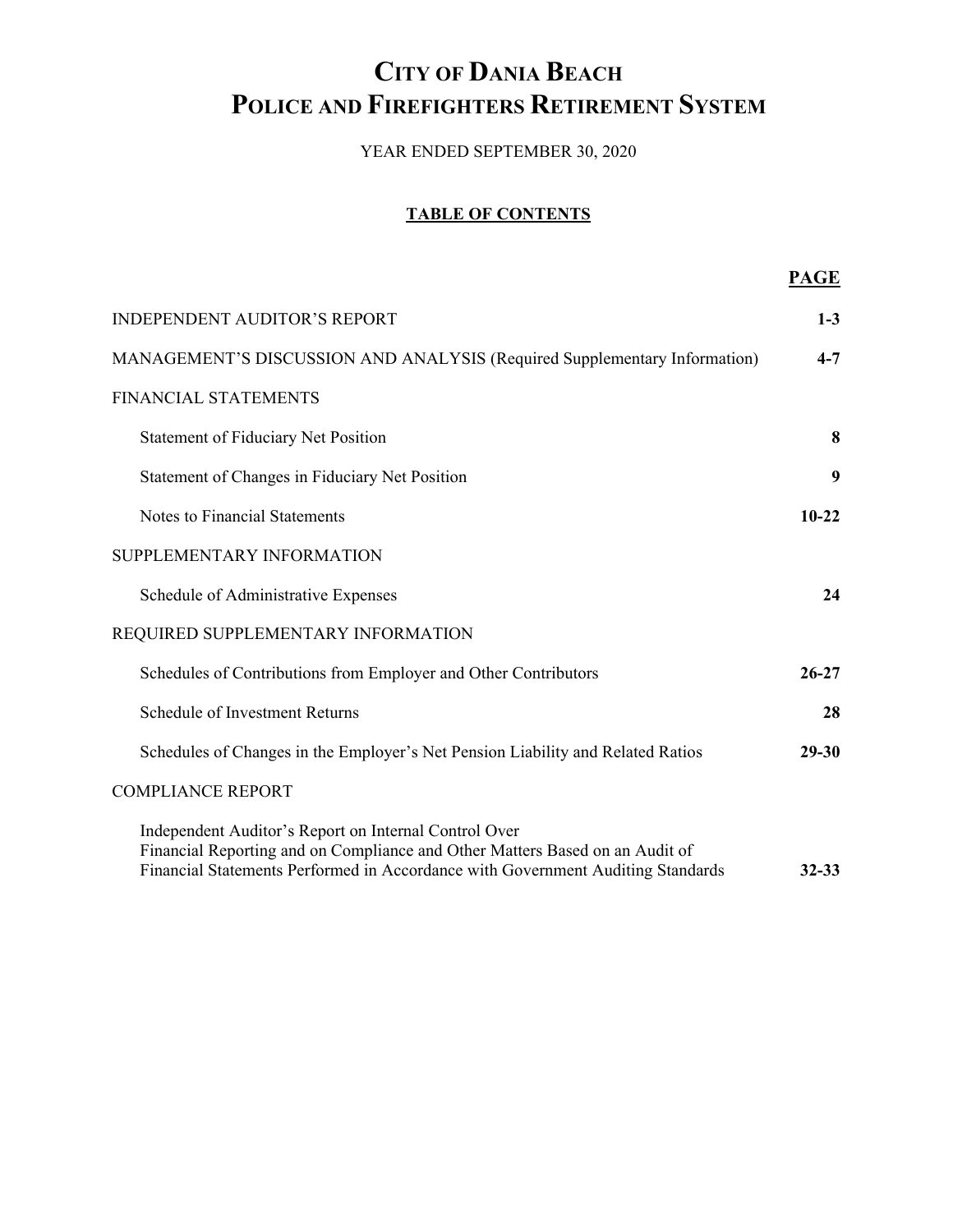

## **INDEPENDENT AUDITOR'S REPORT**

To the Board of Trustees of the City of Dania Beach Police and Firefighters Retirement System

### **Report on the Financial Statements**

We have audited the accompanying financial statements of the City of Dania Beach Police and Firefighters Retirement System, which comprise the statement of fiduciary net position as of September 30, 2020, and the related statement of changes in fiduciary net position for the year then ended, and the related notes to the financial statements.

### **Management's Responsibility for the Financial Statements**

Management is responsible for the preparation and fair presentation of these financial statements in accordance with accounting principles generally accepted in the United States of America; this includes the design, implementation, and maintenance of internal control relevant to the preparation and fair presentation of financial statements that are free from material misstatement, whether due to fraud or error.

#### **Auditor's Responsibility**

Our responsibility is to express an opinion on these financial statements based on our audit. We conducted our audit in accordance with auditing standards generally accepted in the United States of America and the standards applicable to financial audits contained in Government Auditing Standards, issued by the Comptroller General of the United States. Those standards require that we plan and perform the audit to obtain reasonable assurance about whether the financial statements are free from material misstatement.

An audit involves performing procedures to obtain audit evidence about the amounts and disclosures in the financial statements. The procedures selected depend on the auditor's judgment, including the assessment of the risks of material misstatement of the financial statements, whether due to fraud or error. In making those risk assessments, the auditor considers internal control relevant to the Plan's preparation and fair presentation of the financial statements in order to design audit procedures that are appropriate in the circumstances, but not for the purpose of expressing an opinion on the effectiveness of the Plan's internal control. Accordingly, we express no such opinion. An audit also includes evaluating the appropriateness of accounting policies used and the reasonableness of significant accounting estimates made by management, as well as evaluating the overall presentation of the financial statements.

We believe that the audit evidence we have obtained is sufficient and appropriate to provide a basis for our audit opinion.

### **Opinion**

In our opinion, the financial statements referred to above present fairly, in all material respects, the fiduciary net position of the City of Dania Beach Police and Firefighters Retirement System as of September 30, 2020, and the changes in its fiduciary net position for the year then ended in accordance with accounting principles generally accepted in the United States of America.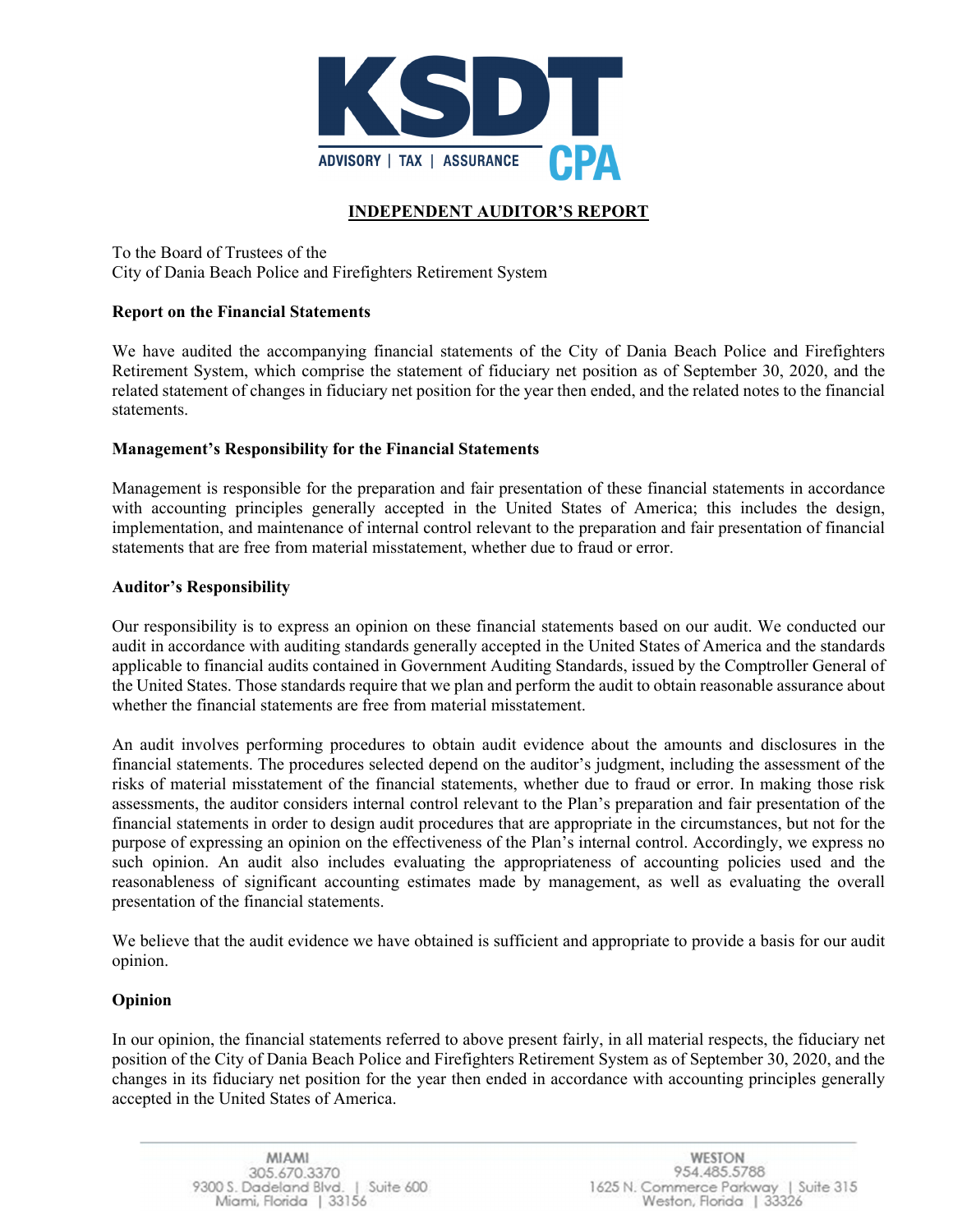

## **INDEPENDENT AUDITOR'S REPORT** (Continued)

## **Other Matters**

### *Prior Year Comparative Information*

We have previously audited the City of Dania Beach Police and Firefighters Retirement System's 2019 financial statements, and our report dated January 28, 2020, expressed an unmodified opinion on those financial statements. In our opinion, the summarized comparative information presented herein as of and for the year ended September 30, 2019, is consistent, in all material respects, with the audited financial statements from which it has been derived.

### *Required Supplementary Information*

Accounting principles generally accepted in the United States of America require that the management's discussion and analysis on pages 4-7 and the schedules of contributions from employers and other contributors, schedule of investment returns and schedules of changes in the employer's net pension liability and related ratios on pages 26-30 be presented to supplement the basic financial statements. Such information, although not a part of the basic financial statements, is required by the Governmental Accounting Standards Board, who considers it to be an essential part of financial reporting for placing the basic financial statements in an appropriate operational, economic, or historical context. We have applied certain limited procedures to the required supplementary information in accordance with auditing standards generally accepted in the United States of America, which consisted of inquiries of management about the methods of preparing the information and comparing the information for consistency with management's responses to our inquiries, the basic financial statements, and other knowledge we obtained during our audit of the basic financial statements. We do not express an opinion or provide any assurance on the information because the limited procedures do not provide us with sufficient evidence to express an opinion or provide any assurance.

### *Other Supplementary Information*

Our audit was conducted for the purpose of forming an opinion on the financial statements as a whole. The schedule of administrative expenses is presented for purposes of additional analysis and is not a required part of the basic financial statements. Such information is the responsibility of management and was derived from and relates directly to the underlying accounting and other records used to prepare the basic financial statements. Such information has been subjected to the auditing procedures applied in the audit of the basic financial statements and certain additional procedures, including comparing and reconciling such information directly to the underlying accounting and other records used to prepare the basic financial statements or to the basic financial statements themselves, and other additional procedures in accordance with audited standards generally accepted in the United States of America. In our opinion, the information is fairly stated in all material respects in relation to the basic financial statements as a whole.

**WESTON** 954.485.5788 1625 N. Commerce Parkway | Suite 315 Weston, Florida | 33326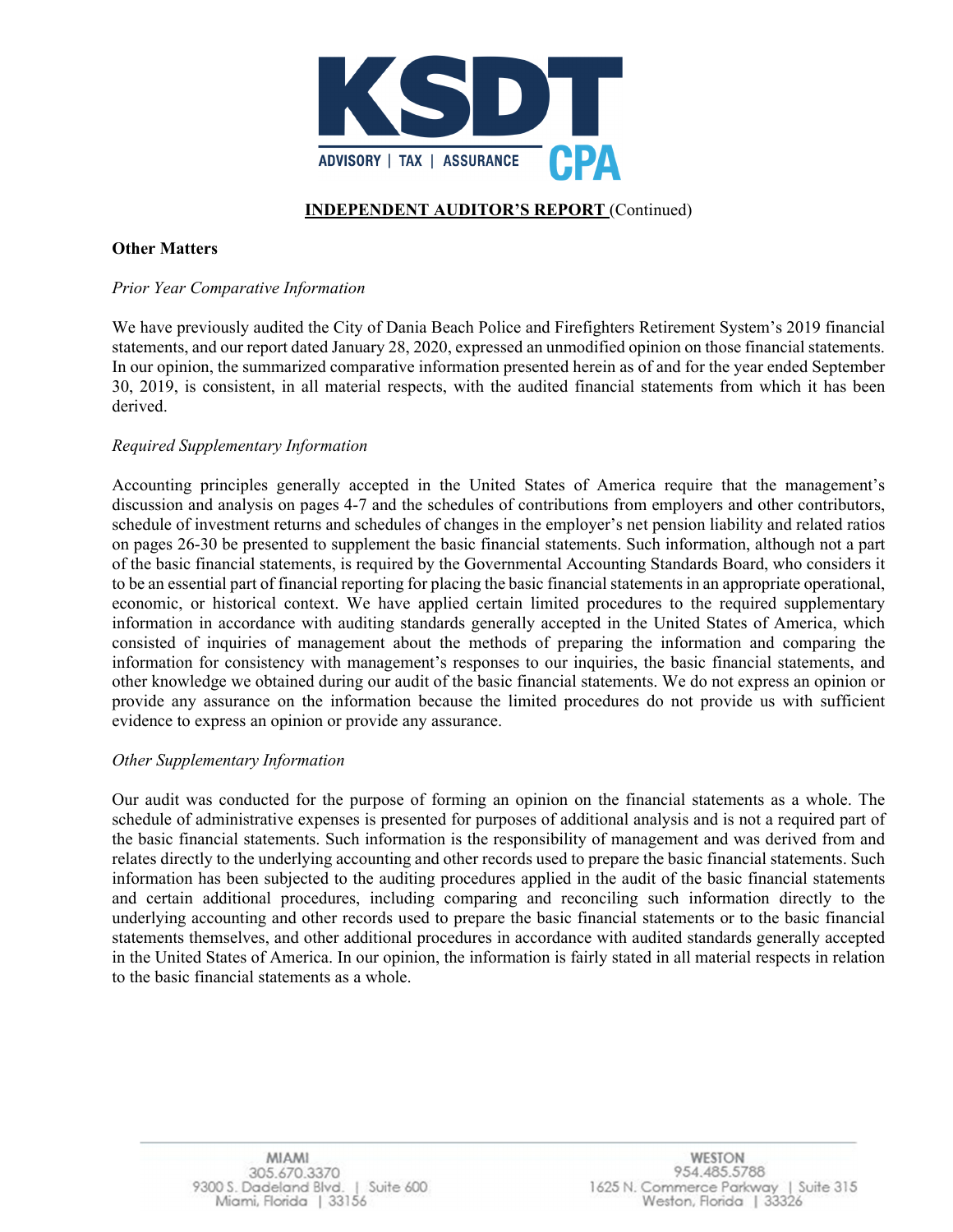

## **INDEPENDENT AUDITOR'S REPORT** (Continued)

## **Other Reporting Required by Government Auditing Standards**

In accordance with Government Auditing Standards, we have also issued our report dated January 25, 2021, on our consideration of the City of Dania Beach Police and Firefighters Retirement System's internal control over financial reporting and on our tests of its compliance with certain provisions of laws, regulations, contracts, and grant agreements and other matters. The purpose of that report is solely to describe the scope of our testing of internal control over financial reporting and compliance and the results of that testing, and not to provide an opinion on the effectiveness of the City of Dania Beach Police and Firefighters Retirement System's internal control over financial reporting or on compliance. That report is an integral part of an audit performed in accordance with Government Auditing Standards in considering the City of Dania Beach Police and Firefighters Retirement System's internal control over financial reporting and compliance.

KABAT, SCHERTZER, DE LA TORRE, TARABOULOS & Co.

Weston, Florida January 25, 2021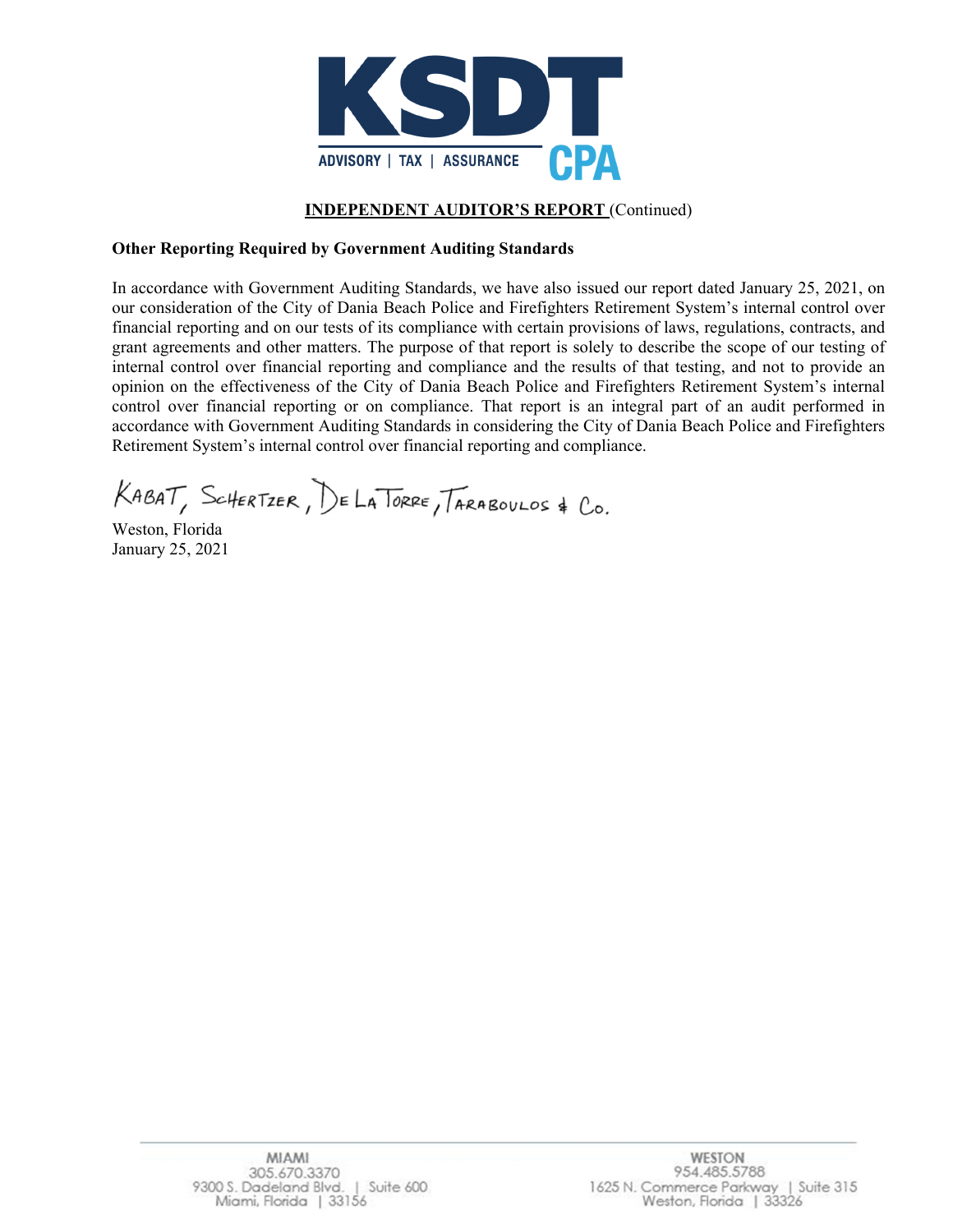### MANAGEMENT'S DISCUSSION AND ANALYSIS

This section of the annual financial report presents Management's Discussion and Analysis of the City of Dania Beach Police and Firefighters Retirement System's (the Plan) financial performance. This analysis provides an overview of the financial activities and funding conditions for fiscal year ended September 30, 2020. Please read it in conjunction with the Plan financial statements, which immediately follow.

### *General Overview of the Plan*

The Plan was first established on March 1, 1977 and later amended to provide retirement, disability and death benefits for all full-time firefighters of the City of Dania Beach, Florida (the City), and those police officers who elected to remain in the Plan prior to the transfer of the Police Department to the Broward Sheriff's Office. It is defined in Chapter 18 of the Code of Ordinances of the City, which is amended from time to time. The Plan is also governed by certain provisions of Part VII, Chapter 112, Chapter 175 and Chapter 185 of the Florida Statutes. There is a board of trustees (the Board) in whom the general administration, management and responsibility for the proper operation of the system is vested.

#### *Overview of the Financial Statements*

The financial section of this annual report consists of five parts: Management's Discussion and Analysis, the basic financial statements, notes to the financial statements, supplementary information and required supplementary information.

The financial statements provide both long-term and short-term information about the Plan's overall financial status. The financial statements also include notes that explain some of the information in the financial statements and provide more detailed data. The statements are followed by a section of other and required supplementary information that further explains and supports the information in the financial statements.

The Plan's financial statements are prepared in conformity with accounting principles generally accepted in the United States of America (GAAP). Under GAAP, revenues are recognized in the period in which they are earned, expenses are recognized in the period in which they are incurred and appreciation (depreciation) of assets is recognized in the statement of changes in fiduciary net position. All assets and liabilities associated with the operation of the Plan are included in the statement of fiduciary net position.

The statements of fiduciary net position reports fiduciary net position and how it has changed. A net asset is the difference between the asset and any related liabilities. It is one measurement of the financial health or current position of the Plan.

### *Financial Highlights*

The Plan's net results from operations for fiscal year 2020 reflected the following financial activities:

- $\triangleright$  Total fiduciary net position was \$71,133,752, which was 13% greater than the 2019 total fiduciary net position.
- $\triangleright$  Total contributions were \$8,301,531, which was 6% lower than the 2019 contributions.
- $\triangleright$  Total interest and dividend earnings were \$1,586,642, which was 9% greater than the 2019 earnings.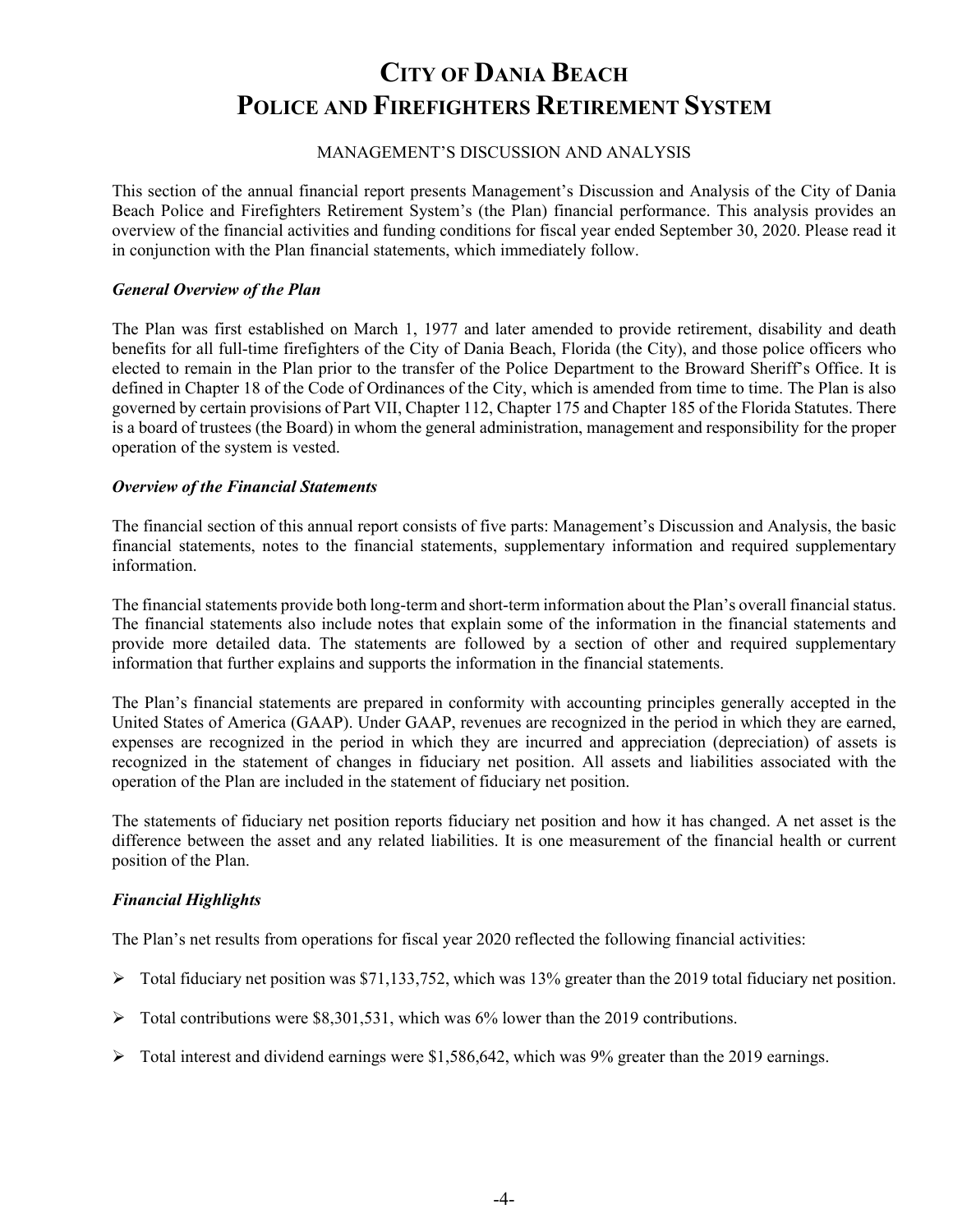MANAGEMENT'S DISCUSSION AND ANALYSIS (Continued)

### *Financial Highlights* (Continued)

- Net investment income was \$4,935,894, which was 140% greater than the 2019 income.
- $\triangleright$  Benefits paid were \$4,671,185, which was 9% greater than 2019 benefits paid.
- Firefighter member contributions were 24.6% of compensation. There were no active police officers in the Plan.

## *Statement of Fiduciary Net Position*

The following condensed comparative statement of fiduciary net position is a snap shot of account balances at the fiscal year end of the Plan. It reports the assets available for future payments to retirees and any current liabilities that are owed as of the financial statement date. The resulting net asset value, or assets minus liabilities, represents the value of assets held in trust for pension benefits.

The Plan continues to be evaluated for actuarial soundness by the actuary of the Plan. It should be noted that retirement system funding is based on a long-term perspective and that temporary fluctuations in the market are to be expected.

- $\triangleright$  Fiduciary net position at September 30, 2020 was \$71,133,752, a 13% increase from fiduciary net position at September 30, 2019.
- $\triangleright$  Total investments at September 30, 2020 were \$68,146,234, a 11% increase from the investments at September 30, 2019.

The table below presents condensed comparative statements of fiduciary net position as of September 30:

|                                      | 2020             | 2019       | $%$ Change |
|--------------------------------------|------------------|------------|------------|
| Cash                                 | \$<br>9,788      | 6,179      | 58%        |
| Receivables                          | 3,064,800        | 1,447,666  | 112%       |
| Investments, at fair value           | 68,146,234       | 61,320,513 | 11%        |
| Other assets                         |                  | 162        | $(100\%)$  |
| Total assets                         | 71,220,822       | 62,774,520 | 13%        |
| <b>Total liabilities</b>             | 87,070           | 33,619     | 159%       |
| Net position restricted for pensions | \$<br>71,133,752 | 62,740,901 | 13%        |

### *Statement of Changes in Fiduciary Net Position*

The statement of changes in fiduciary net position presents the effect of pension plan transactions that occurred during the fiscal year. On the statement, additions to the Plan minus deductions from the Plan equal net increase or decrease in fiduciary net position.

The funding objective is to meet long-term obligations and fund all pension benefits.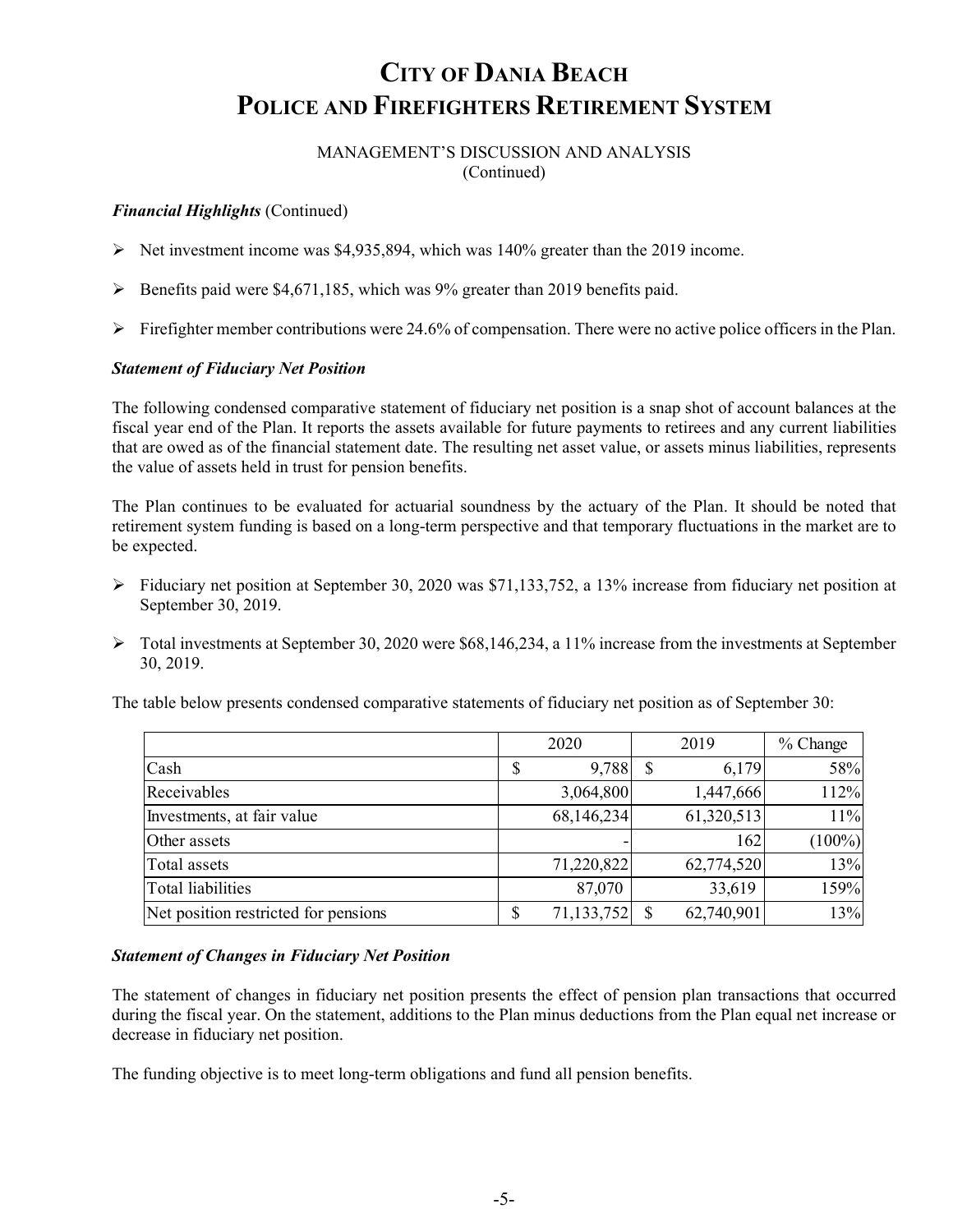MANAGEMENT'S DISCUSSION AND ANALYSIS (Continued)

### **Statement of Changes in Fiduciary Net Position** (Continued)

- Revenues (additions to the fiduciary net position) for the Plan were \$13,242,937, which was made up of total contributions of \$8,301,531 plus net investment income of \$4,935,894 and other income of \$5,512.
- Expenses (deductions from the fiduciary net position) increased from \$4,472,994 during 2019 to \$4,850,086 during 2020.

The table below presents a condensed comparative of the changes in fiduciary net position for the year ended September 30:

|                                                  | 2020 |            | 2019 |            | $%$ Change |
|--------------------------------------------------|------|------------|------|------------|------------|
| Total contributions                              | \$   | 8,301,531  | S    | 8,789,437  | (6%)       |
| Net investment income                            |      | 4,935,894  |      | 2,059,912  | 140%       |
| Other income                                     |      | 5,512      |      | 7,656      | (28%)      |
| Total additions                                  |      | 13,242,937 |      | 10,857,005 | 22%        |
| Total deductions                                 |      | 4,850,086  |      | 4,472,994  | 8%         |
| Net increase                                     |      | 8,392,851  |      | 6,384,011  | 31%        |
| Net position restricted for pensions - beginning |      | 62,740,901 |      | 56,356,890 | 11%        |
| Net position restricted for pensions - ending    | \$   | 71,133,752 |      | 62,740,901 | 13%        |

#### *Asset Allocation*

The table below indicates the Plan investment policy limitations and actual asset allocations as of September 30, 2020:

| Type of Investment             | Investment policy | <b>Actual Allocation</b> |
|--------------------------------|-------------------|--------------------------|
| Large Cap Equity               | 15%-45%           | 32%                      |
| Mid Cap Equity                 | $7\% - 13\%$      | 11%                      |
| Small Cap Equity               | $7\% - 13\%$      | 10%                      |
| Developed Markets Equity       | $0\% - 18\%$      | 10%                      |
| <b>Emerging Markets Equity</b> | $0\% - 7\%$       | $4\%$                    |
| Real estate                    | $0\% - 20\%$      | 14%                      |
| Fixed income                   | 15%-30%           | 18%                      |
| Cash and cash equivalents      | minimum           | $1\%$                    |

The investment guidelines provide for the appropriate diversification of the portfolio. Investments have been diversified to the extent practicable to control risk of loss resulting from over-concentration of a specific maturity, issuer, instrument, dealer or bank through which financial instruments are bought and sold.

The Board recognizes that some risk must be assumed to achieve the Plan's long-term investment objectives. In establishing the risk tolerances, the Plan's ability to withstand short and intermediate term variability has been considered. However, the Plan's financial condition enables the Board to adopt long-term investment perspective.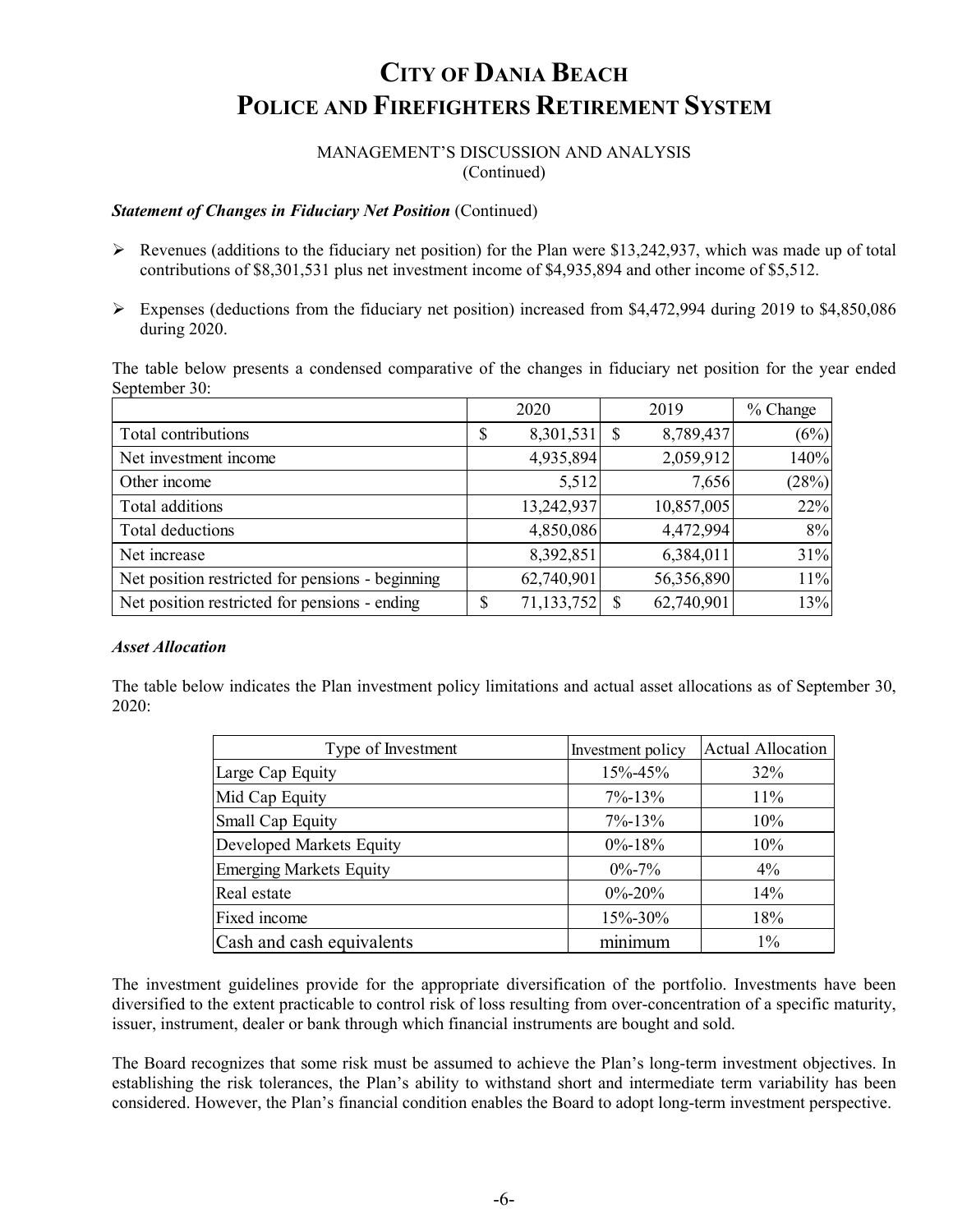## MANAGEMENT'S DISCUSSION AND ANALYSIS (Continued)

#### *Investment Activities*

Investment income is vital to the Plan for current and future financial stability. Therefore, the Board has a fiduciary responsibility to act prudently when making Plan investment decisions. To assist the Board in this area, the Board retains investment managers who supervise and direct the investment of the assets. The Board also retains an investment monitor to evaluate and report on quarterly basis compliance by the investment managers with the investment policy of the Board and investment performance of the Plan. The investment policy statement was last amended during November 2017.

The Board and its investment consultant review portfolio performance in compliance with the investment policy statement quarterly. Performance is evaluated both individually by money manager style and collectively by investment type and for the aggregate portfolio.

#### *Financial Analysis Summary*

The investment activities, for the fiscal year ended September 30, 2020, are a function of the underlying market, money managers' performance and the investment policy's asset allocation model. The Plan has consistently implemented a high quality, conservative approach.

### *Contacting the Plan's Financial Management*

This financial analysis is designed to provide the Board of Trustees, Plan participants and the marketplace credit analysts with an overview of the Plan's finances and the prudent exercise of the Board's oversight. If you have any questions regarding this report or you need additional financial information, please contact the administrator of the City of Dania Beach Police and Firefighters Retirement System: Attn: Cathy David, Administrator, 111 SW 1st Street, Dania Beach, FL 33004.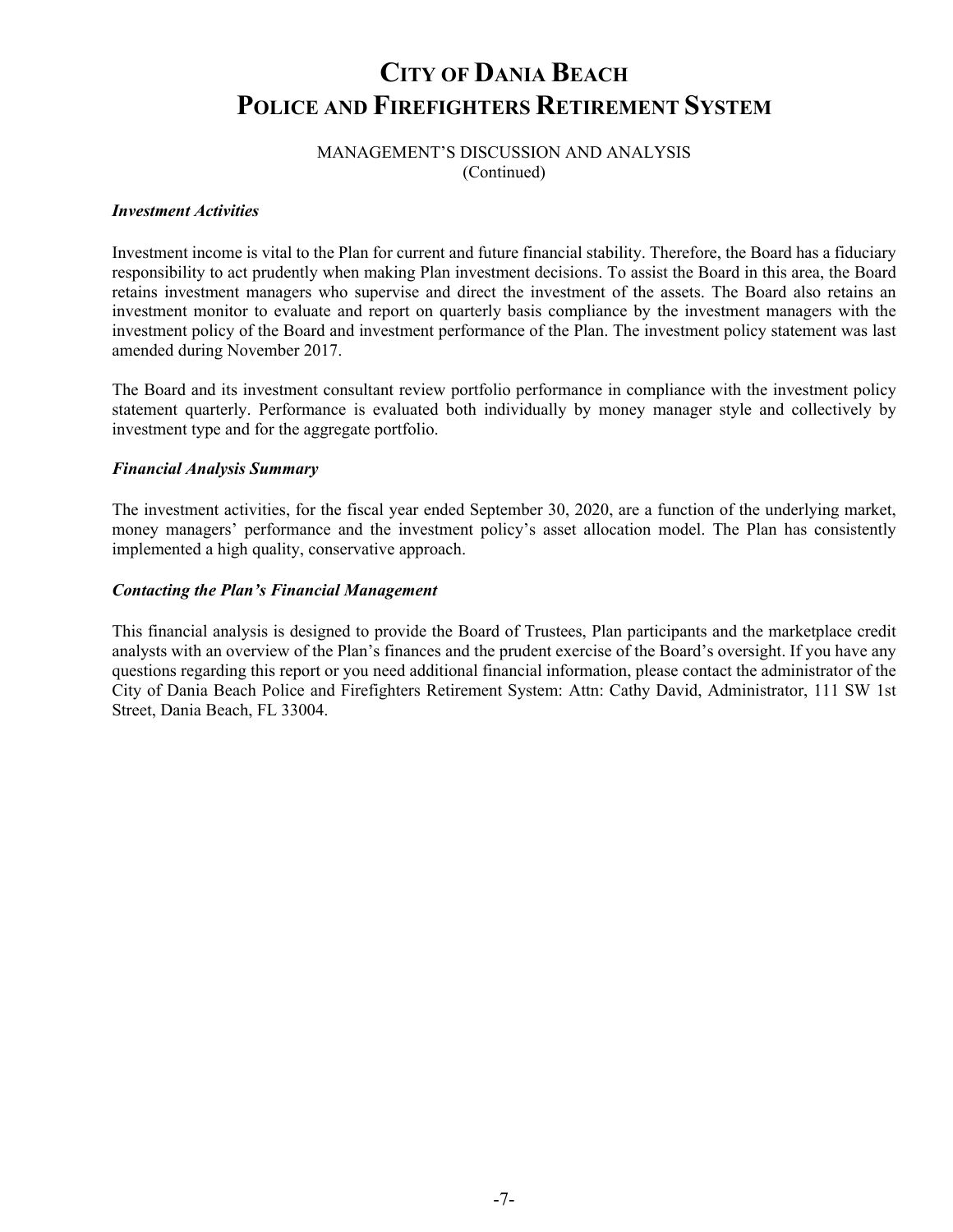## STATEMENT OF FIDUCIARY NET POSITION

## SEPTEMBER 30, 2020 (WITH COMPARATIVE TOTALS AS OF SEPTEMBER 30, 2019)

|                                                     | 2020             |                           | 2019       |
|-----------------------------------------------------|------------------|---------------------------|------------|
| <b>ASSETS</b>                                       |                  |                           |            |
| <b>CASH</b>                                         | \$<br>9,788      | $\boldsymbol{\mathsf{S}}$ | 6,179      |
| <b>RECEIVABLES:</b>                                 |                  |                           |            |
| State contributions                                 | 463,157          |                           | 429,236    |
| Accrued investment income                           | 99,099           |                           | 105,195    |
| Notes receivable from participants                  | 927,487          |                           | 913,235    |
| <b>Employer contributions</b>                       | 1,575,057        |                           |            |
| <b>TOTAL RECEIVABLES</b>                            | 3,064,800        |                           | 1,447,666  |
| <b>INVESTMENTS, AT FAIR VALUE:</b>                  |                  |                           |            |
| Equity securities                                   | 40,937,996       |                           | 38,072,386 |
| Government securities                               | 10,062,428       |                           | 8,658,124  |
| Real estate funds                                   | 9,323,549        |                           | 8,472,260  |
| Commingled trust fund                               | 4,003,531        |                           |            |
| Corporate bonds                                     | 2,269,620        |                           | 3,206,033  |
| Money market funds                                  | 1,549,110        |                           | 2,911,710  |
| TOTAL INVESTMENTS, AT FAIR VALUE                    | 68,146,234       |                           | 61,320,513 |
| <b>OTHER ASSETS</b>                                 |                  |                           | 162        |
| <b>TOTAL ASSETS</b>                                 | 71,220,822       |                           | 62,774,520 |
| <b>LIABILITIES</b>                                  |                  |                           |            |
| <b>ACCOUNTS PAYABLE</b>                             | 65,191           |                           | 33,619     |
| <b>ACCOUNTS PAYABLE - PURCHASE OF INVESTMENTS</b>   | 21,879           |                           |            |
| <b>TOTAL LIABILITIES</b>                            | 87,070           |                           | 33,619     |
| NET POSITION RESTRICTED FOR PENSIONS                |                  |                           |            |
| <b>NET POSITION RESTRICTED FOR DEFINED BENEFITS</b> | 69,495,942       |                           | 61,668,693 |
| <b>NET POSITION RESTRICTED FOR DROP BENEFITS</b>    | 1,637,810        |                           | 1,072,208  |
| TOTAL NET POSITION RESTRICTED FOR PENSIONS          | \$<br>71,133,752 | $\mathcal{S}$             | 62,740,901 |

The accompanying notes are an integral part of these financial statements.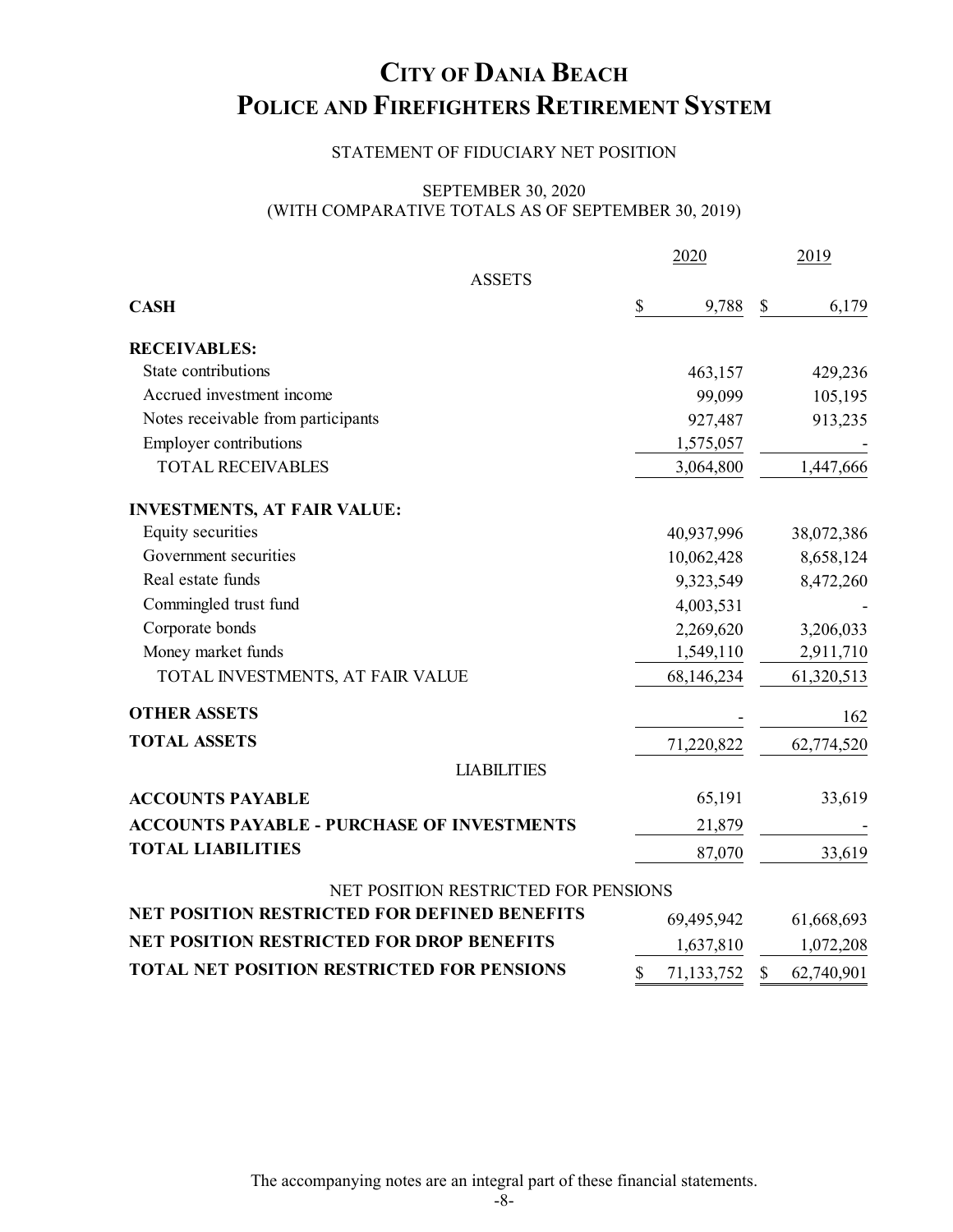## STATEMENT OF CHANGES IN FIDUCIARY NET POSITION

## YEAR ENDED SEPTEMBER 30, 2020 (WITH COMPARATIVE TOTALS FOR YEAR ENDED SEPTEMBER 30, 2019)

|                                                                   | 2020             | 2019             |
|-------------------------------------------------------------------|------------------|------------------|
| <b>ADDITIONS:</b>                                                 |                  |                  |
| Contributions:                                                    |                  |                  |
| Employer                                                          | \$<br>6,798,153  | \$<br>6,736,911  |
| <b>Buybacks</b>                                                   | 646,048          | 1,210,895        |
| State Chapters 175 and 185                                        | 463,157          | 429,236          |
| Employee                                                          | 394,173          | 412,395          |
| Total contributions                                               | 8,301,531        | 8,789,437        |
| Investment income:                                                |                  |                  |
| Net appreciation in fair value of investments                     | 3,677,329        | 849,450          |
| Interest and dividend income                                      | 1,586,642        | 1,450,934        |
| Total investment income                                           | 5,263,971        | 2,300,384        |
| Less: investment expenses                                         | 328,077          | 240,472          |
| Net investment income                                             | 4,935,894        | 2,059,912        |
| Other income                                                      | 5,512            | 7,656            |
| <b>TOTAL ADDITIONS</b>                                            | 13,242,937       | 10,857,005       |
| <b>DEDUCTIONS:</b>                                                |                  |                  |
| Service retirement benefits                                       | 2,932,564        | 2,762,059        |
| <b>DROP</b> benefits                                              | 987,465          | 821,399          |
| Disability retirement benefits                                    | 351,205          | 338,744          |
| Insurance subsidy - police                                        | 224,370          | 182,161          |
| Beneficiary payment benefits                                      | 162,661          | 164,578          |
| Insurance subsidy - fire                                          | 12,920           | 22,568           |
| Administrative expenses                                           | 178,901          | 181,485          |
| <b>TOTAL DEDUCTIONS</b>                                           | 4,850,086        | 4,472,994        |
| <b>NET INCREASE IN NET POSITION</b>                               |                  |                  |
| <b>RESTRICTED FOR PENSIONS</b>                                    | 8,392,851        | 6,384,011        |
| <b>NET POSITION RESTRICTED FOR</b><br><b>PENSIONS - BEGINNING</b> | 62,740,901       | 56,356,890       |
|                                                                   |                  |                  |
| <b>NET POSITION RESTRICTED FOR</b><br><b>PENSIONS - ENDING</b>    | \$<br>71,133,752 | \$<br>62,740,901 |
|                                                                   |                  |                  |

The accompanying notes are an integral part of these financial statements.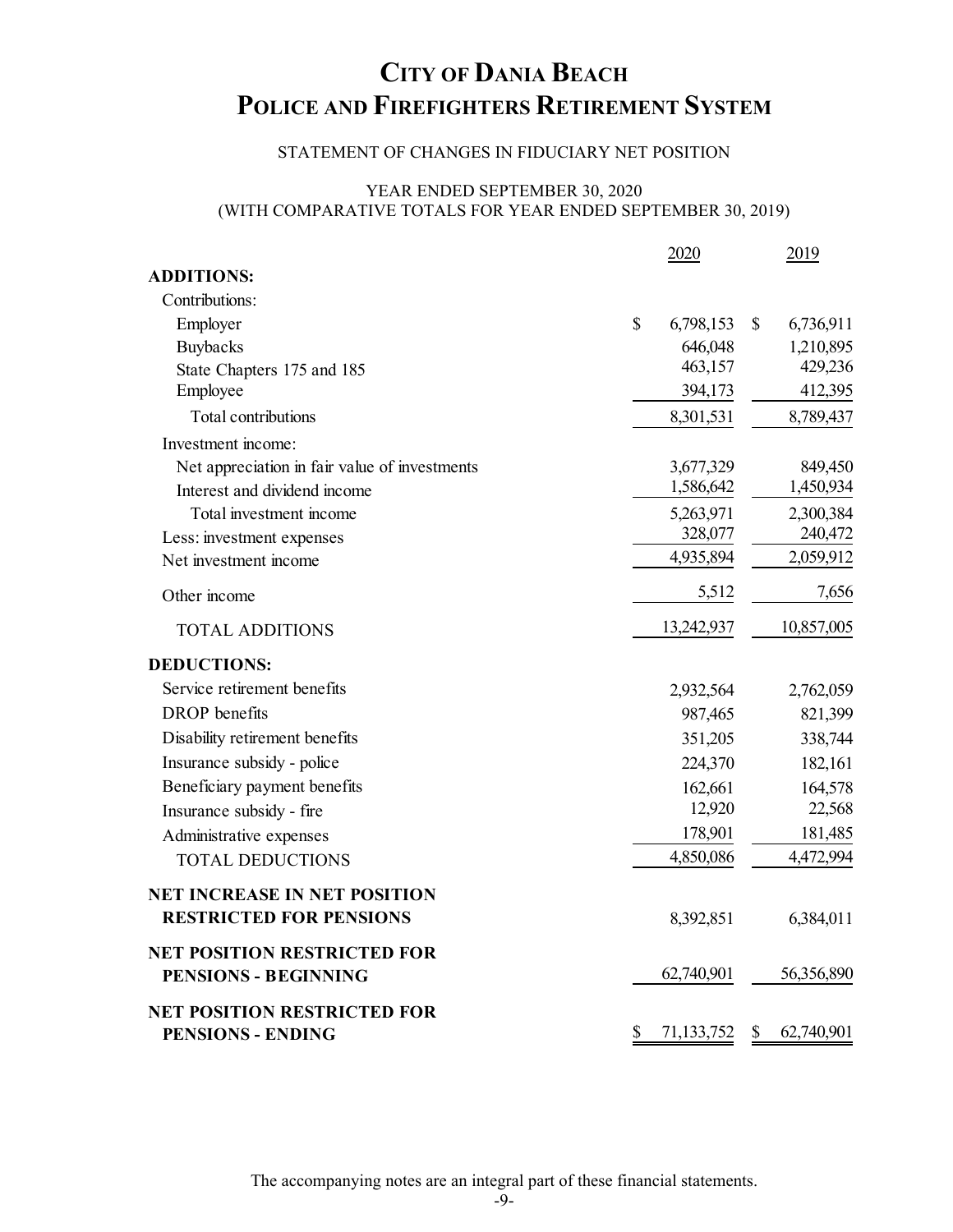## NOTES TO FINANCIAL STATEMENTS

### YEAR ENDED SEPTEMBER 30, 2020

## **NOTE 1. SUMMARY OF SIGNIFICANT ACCOUNTING POLICIES**

#### *Investment Valuation and Income Recognition*

Investments are reported at fair value (see Note 3). Fair value is the price that would be received to sell an asset or paid to transfer a liability in an orderly transaction between market participants (see Note 4 for discussion of fair value measurements).

Purchase and sales of securities are recorded on a trade-date basis. Interest income is recorded on the accrual basis. Dividends are recorded on the ex-dividend date. Net appreciation (depreciation) includes the Plan's gains and losses on investments bought and sold as well as held during the year.

### *Basis of Accounting and Use of Estimates*

The accompanying financial statements have been prepared using the accrual basis of accounting. The preparation of financial statements in accordance with accounting principles generally accepted in the United States of America (GAAP) requires management to make estimates and assumptions that affect the reported amounts of assets, liabilities, benefit obligations and changes therein, and disclosure of contingent assets and liabilities. Actual results could differ from those estimates.

### *Concentration of Credit Risk*

Financial instruments which potentially expose the Plan to concentration of credit risk, as defined by GAAP, consist primarily of cash, contribution receivables and related income.

The Plan maintains its cash deposits at a financial institution which, from time to time, may exceed federally insured limits. The exposure of the Plan from these transactions is solely dependent upon the daily account balance and the financial strength of the respective institution. The Plan manages this risk by maintaining its deposit accounts at a high quality financial institution. As of September 30, 2020, the Plan had no deposits in excess of federally insured limits.

The Plan's investments consist of common stocks, government securities, corporate bonds, real estate funds, mutual funds, commingled trust fund and money market funds, which inherent in the fair market value determination, include the risk factor of credit worthiness for each individual security.

### *Comparative Information*

The financial statements include certain prior-year comparative information. Such summarized information does not include sufficient detail in the notes to financial statements to constitute a presentation in conformity with accounting principles generally accepted in the United States of America. Accordingly, such information should be read in conjunction with the Plan's financial statements for the year ended September 30, 2019, from which the information was derived.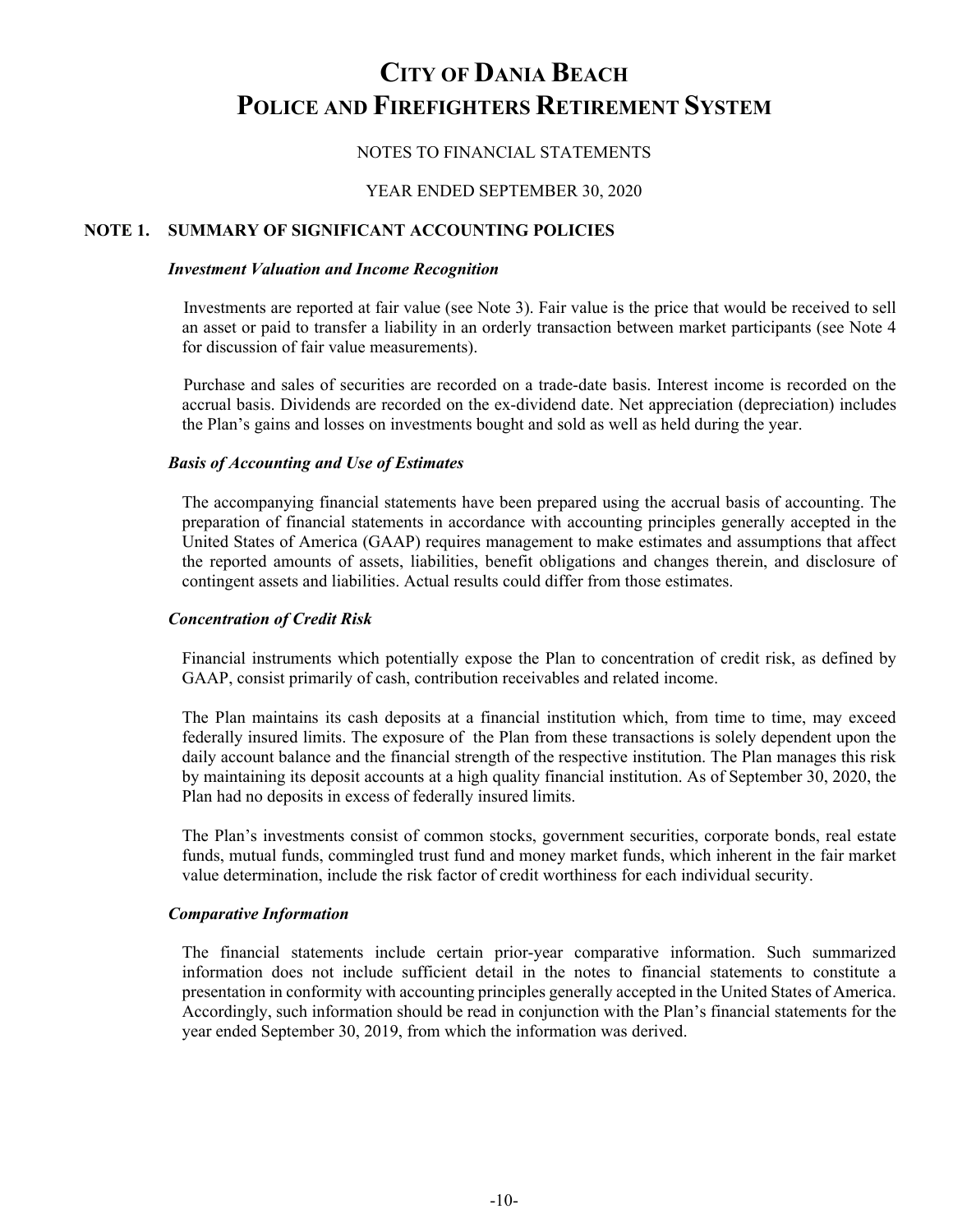## NOTES TO FINANCIAL STATEMENTS

YEAR ENDED SEPTEMBER 30, 2020 (Continued)

## **NOTE 2. DESCRIPTION OF THE PLAN**

The following description of the City of Dania Beach Police and Firefighters Retirement System (the Plan) provides only general information. Participants should refer to the Plan document and City ordinance 18- 40, as amended, for more detailed and comprehensive information.

#### *General*

The Plan is a single-employer defined benefit retirement plan covering all eligible firefighters and certain police officers that were formerly employees of the City.

Management of the Plan is vested in the Board, which consists of nine (9) persons as follows: Four (4) legal residents of the city appointed by the city commission; two (2) active firefighters, or firefighters who are in the Deferred Retirement Option Plan (DROP), elected by a majority of the firefighters who are members of the system, or a retired member when active firefighter membership falls below ten (10), elected by a majority of the firefighters, active or retired who are members of the system, as hereinafter provided; two (2) police officers, or police officers who are in the DROP, elected by a majority of the police officers who are members of the system or retired members when active police officer membership falls below ten (10), elected by a majority of the police officers, active or retired who are members of the system and a ninth person chosen by a majority of the previous eight (8) members of the board of trustees.

#### *Plan Membership*

At September 30, 2020, Plan membership consisted of the following:

| Retirees and beneficiaries                    | 64 |
|-----------------------------------------------|----|
| Fully vested, partially vested and non-vested |    |
| active employees covered by the Plan          |    |
|                                               | 88 |

#### *Eligibility*

Eligible for the Plan are the firefighters of the City and certain police officers that were formerly employed by the City but are now employed by the Broward County Sheriff's Office. As of October 1, 1988, the police officers of the City became employees of the Broward County Sheriff's Office pursuant to a service agreement dated August 30, 1988 between the City and the Sheriff of Broward County. As of January 29, 2011, the firefighters of the City also became employees of the Broward County Sheriff's Office. The Plan became closed to new participants at that time.

#### *Benefits*

#### *Normal Retirement Benefit*

Normal retirement – Police officers who have attained fifty-five years of age and completed ten years of continuous service and firefighters who have attained age 55 and completed 8 years of continuous service may retire with normal retirement benefits. Either firefighters or police officers that have completed twenty-five years of continuous service, regardless of age, may retire with normal retirement benefits.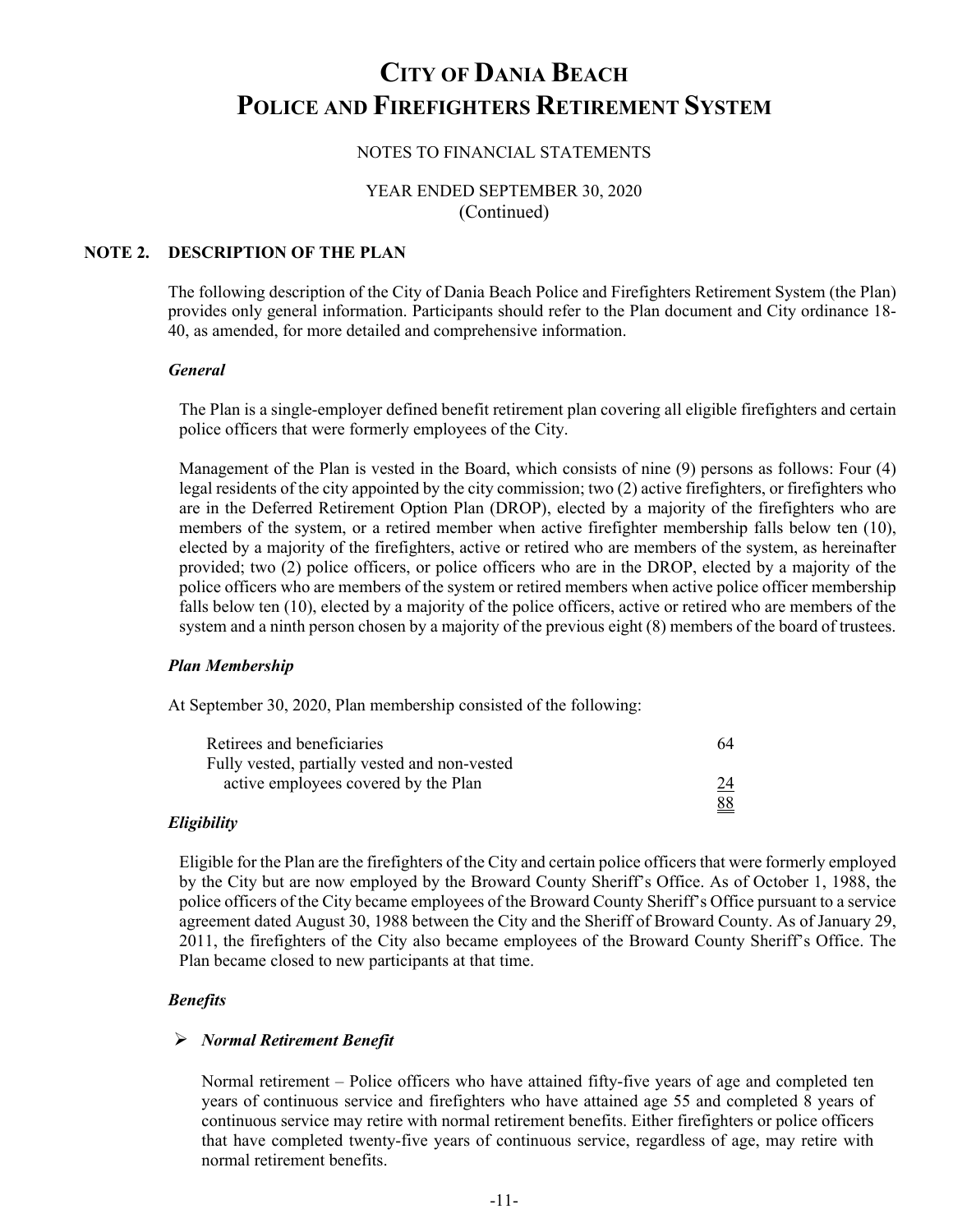## NOTES TO FINANCIAL STATEMENTS

## YEAR ENDED SEPTEMBER 30, 2020 (Continued)

## **NOTE 2. DESCRIPTION OF THE PLAN** (Continued)

#### *Normal Retirement Benefit* (Continued)

The monthly retirement benefit for firefighter members retiring before October 1, 1989, and for police officers who retire before October 1, 1991, shall equal 2.5% of average monthly earnings for each of the first thirty years of continuous service and 2% of average monthly earnings for each year of continuous service in excess of thirty-seven and one-half years, subject to a maximum of 100% of average monthly earnings. Average monthly earnings is defined as one twenty-fourth of the arithmetic average of earnings for the highest consecutive twenty-four month period preceding the member's date of termination.

The monthly retirement benefit for firefighter members retiring after October 1, 1989, and for police officers who retire after October 1, 1991, shall equal 3% of average monthly earnings for each of the first twenty-five years of continuous service and 2% of average monthly earnings for each year of continuous service in excess of thirty-seven and one-half years, subject to a maximum of 100% of average monthly earnings. The monthly retirement benefit for firefighter members retiring on or after January 1, 1999, shall equal 3% of average monthly earnings for each of the first fifteen years of continuous service and 4% of average monthly earnings for each of the next ten years of continuous service and 2% of average monthly earnings for each year of continuous service in excess of thirty-seven and one-half years, subject to a maximum of 100% of average monthly earnings.

### *Early Retirement Benefit*

Early retirement – Early retirement date shall be when a member completes twenty years of continuous service or both attains fifty years of age and completes eight years of continuous service. A member retiring on or after his early retirement date but before his normal retirement date shall receive their normal retirement benefits actuarially reduced to take into account the member's younger age and the earlier commencement of retirement income payments, but not by more than 3% for each year the retiree is younger than the normal retirement age.

### *Disability Retirement*

Any member who receives a service-connected injury, disease or disability, which injury, disease or disability permanently incapacitates the member, physically or mentally from the member's regular and continuous duties as a firefighter or police officer shall receive a monthly disability benefit equal to the greater of the member's accrued retirement benefit or 68% of the member's average monthly earnings in effect as of the date of disability for a disabled firefighter and the greater of the member's accrued retirement benefit or 60% of the member's average monthly earnings in effect as of the date of disability for a disabled police officer.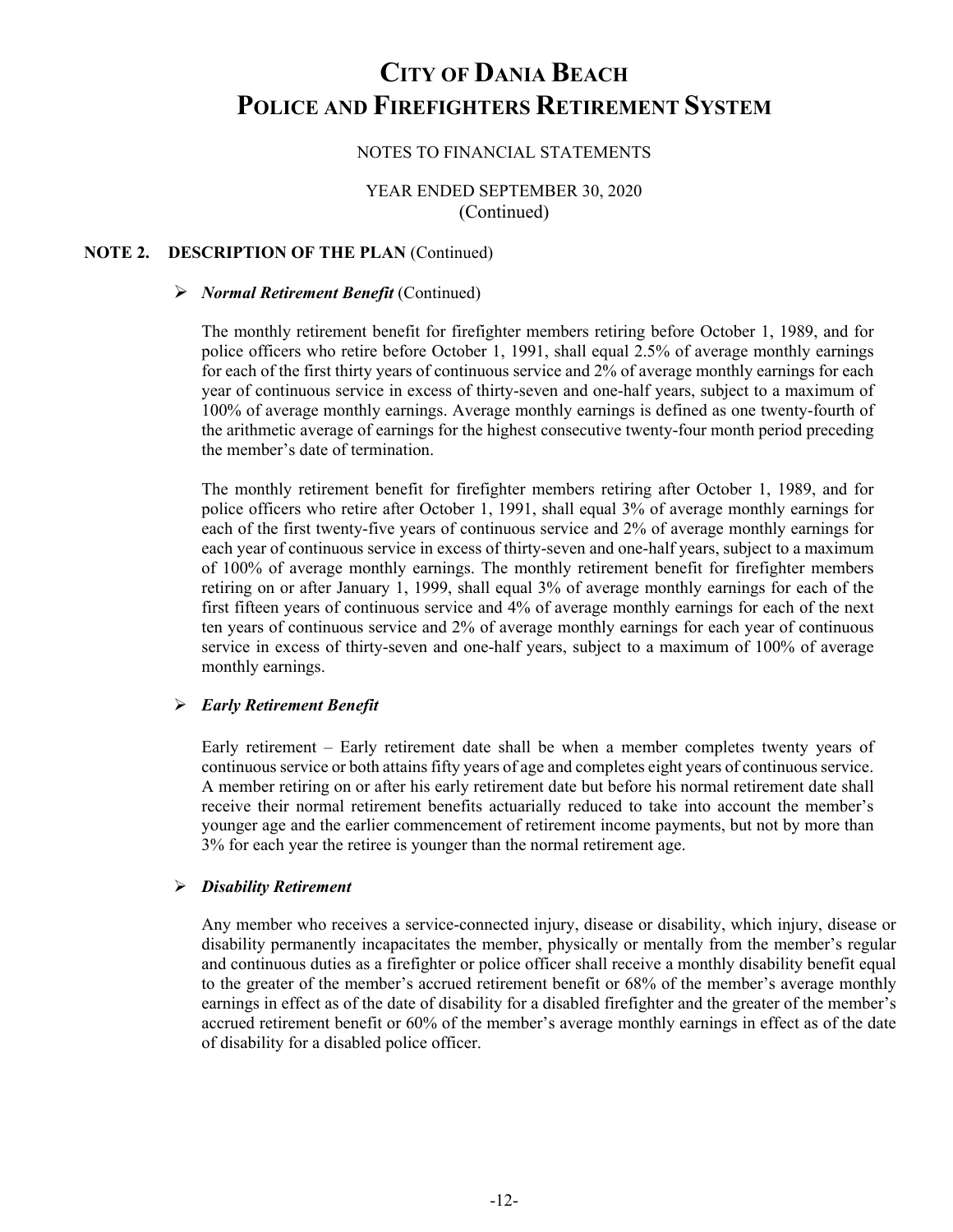### NOTES TO FINANCIAL STATEMENTS

## YEAR ENDED SEPTEMBER 30, 2020 (Continued)

## **NOTE 2. DESCRIPTION OF THE PLAN** (Continued)

#### *Disability Retirement* (Continued)

The disability shall be paid until recovery from disability or if the member does not recover, death. Any member with one year of continuous service who receives a non-service connected injury, disease or disability, and which injury, disease or disability permanently incapacitates him physically or mentally from gainful employment shall receive in equal monthly installments a benefit of not less than the members accrued retirement benefit or 25% of their average monthly earnings as follows:

| With less than 2 years | 40%    |
|------------------------|--------|
| With less than 3 years | 45%    |
| With less than 4 years | 50%    |
| With less than 5 years | 55%    |
| With 5 or more years   | $60\%$ |

These non-service incurred benefits are payable only until recovery as determined by the board or ten years certain and death thereafter for firefighter members or death for police officers.

#### *Pre-Retirement Death*

A death benefit of the benefits otherwise payable at early or normal retirement but not less than 40% of average monthly earnings is payable to the member's designated beneficiary if a member dies in the performance of services. In addition, a benefit of 7.5% of average monthly earnings is paid to each of the member's dependent children. The total death benefits to be paid to designated beneficiary and children shall not exceed 75% of average monthly earnings. For members who die while not on active duty, the Plan provides a benefit otherwise payable at early or normal retirement but not less than 35% of average monthly earnings and 7.5% for the designated beneficiary and dependent children, respectively. The total non-service-related death benefits for designated beneficiary and children shall not exceed 50% of average monthly earnings.

#### *Deferred Retirement Option Plan (DROP)*

A member may enter in the DROP Plan after twenty-five but less than 30 years of credited service. The maximum duration of participation in the DROP shall be limited to seven years. Election into the DROP Plan is voluntary; however, the election is irrevocable once DROP payments begin. Members will cease to accrue a benefit and will not be eligible for disability or pre-retirement death benefits once the DROP election is made. Monthly normal retirement benefits that would be paid to members upon date of retirement are paid into the DROP account while the member is able to continue employment with the City.

Health insurance subsidy – All firefighter retirees and firefighter survivors receiving benefits shall be eligible for an annual health insurance subsidy equal to 75% of the prior year's actuarial gain allocable to firefighters, firefighter retirees and firefighter survivors remaining after the annual cost of living adjustments are applied. 75% of any increase in the percentage of covered payroll received by the City pursuant to section 175.121, Florida Statutes, over the amount received by the City in 1997 shall be defined as the "available actuarial gain".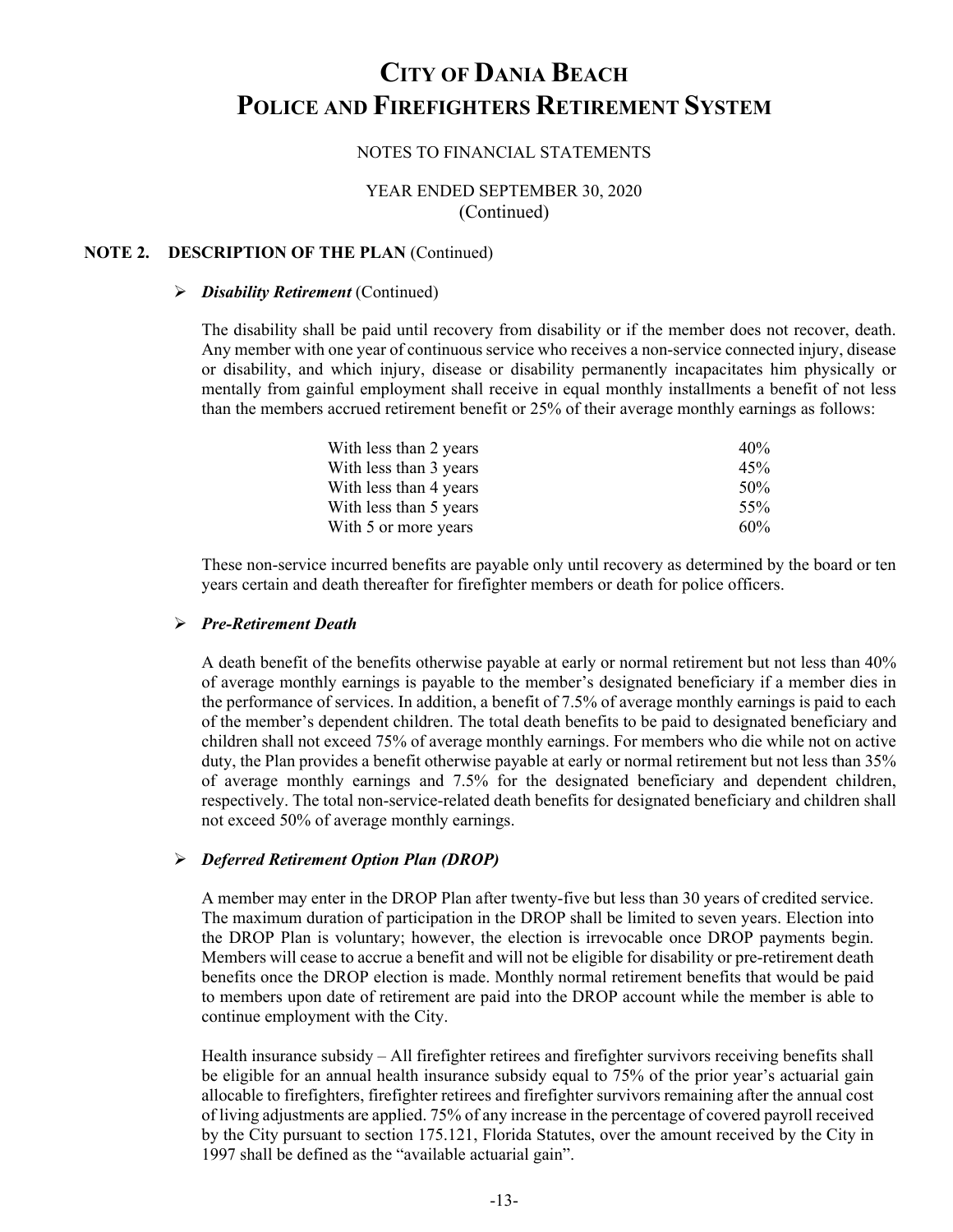## NOTES TO FINANCIAL STATEMENTS

YEAR ENDED SEPTEMBER 30, 2020 (Continued)

## **NOTE 2. DESCRIPTION OF THE PLAN** (Continued)

#### *Deferred Retirement Option Plan (DROP)* (Continued)

The available actuarial gain for a fiscal year is to be used to subsidize up to one year's payments for retiree health insurance due from each firefighter retiree and firefighter survivor who receives benefits from the system to cover one-third of the premium cost for such insurance or 100% of the cost if enough funds are made available. Should the available actuarial gain not be fully expended by the subsidy, then the balance together with any unexpended available actuarial gain from prior years shall be accrued by the retirement system. DROP participants shall receive credit for any such future benefits paid while participating in the DROP, but not for the health insurance subsidy.

#### *Funding*

Firefighters currently make contributions to the Plan at a rate equal to 24.6% of earnings. Firefighters hired prior to September 30, 2001 and those hired on or after October 1, 2001 contribute 2% and 6.46%, respectively, of their earnings through payroll deductions. The remaining contributions are made by the City and State on behalf of the firefighters.

Effective January 29, 2011 and amended September 25, 2013, the City and the Broward County Sheriff's Office agreed that for the year ending September 30, 2013 and for all future fiscal years as long as annual employer pension contributions are required, the Broward County Sheriff's Office will contribute \$513,354 to both the City Fire Pension and the City General Employee Pension. The contributed amount of \$513,354 will be divided between the City Fire Pension and the City General Employee Pension by \$497,927 and \$15,427 respectively. In the event the annual required employer pension is less than \$513,354 in any fiscal year; the Broward County Sheriff's Office annual required employer contribution shall be the lesser amount.

The Broward County Sheriff's Office refunds to the City the amount that the Sheriff's Office would have paid to the Florida Retirement System on behalf of those police officers who remained in the System. For the years ended September 30, 2020 and 2019 no active police officers were participants in the plan.

For active participants, the Broward County Sheriff's Office and City make an annual contribution to the Plan in a percentage of pensionable wages determined by the actuary by taking into consideration the amounts contributed by employees and the state of Florida (the State) under State law.

#### *Rate of Return*

For the year ended September 30, 2020, the annual money-weighted rate of return on pension plan investments, net of pension plan investment expense, was 7.80%. The money-weighted rate of return expresses investment performance, net of investment expense, adjusted for the changing amounts actually invested.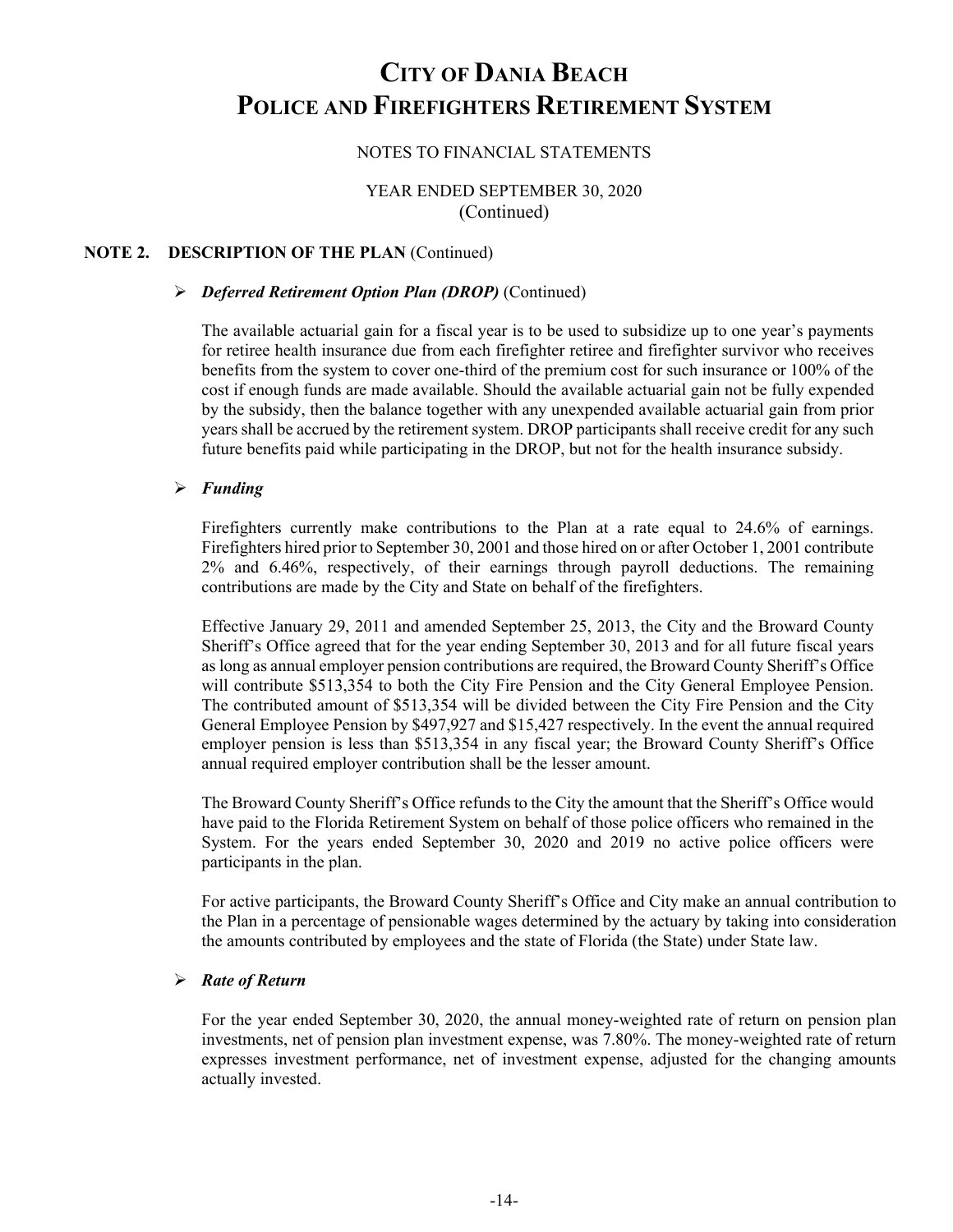### NOTES TO FINANCIAL STATEMENTS

## YEAR ENDED SEPTEMBER 30, 2020 (Continued)

## **NOTE 3. INVESTMENTS**

The Plan's policy in regard to the allocation of invested assets is established and may be amended by the Board. Plan assets are managed on a total return basis with a long-term objective of achieving and maintaining a fully funded status for the benefits provided through the pension plan. The investment policy statement was last amended during November 2017. The following was the Board's adopted asset allocation policy as of September 30, 2020:

| Type of Investment             | <b>Target Allocation</b> |
|--------------------------------|--------------------------|
| Large Cap Equity               | $15\% - 45\%$            |
| Mid Cap Equity                 | $7\% - 13\%$             |
| Small Cap Equity               | $7\% - 13\%$             |
| Developed Markets Equity       | $0\% - 18\%$             |
| <b>Emerging Markets Equity</b> | $0\% - 7\%$              |
| Real estate                    | $0\% - 20\%$             |
| Fixed income                   | 15%-30%                  |
| Cash and cash equivalents      | $m$ $m$ $m$ $m$          |

During the year ended September 30, 2020, the Plan's investments (including gains and losses on investments bought and sold, as well as held during the year) appreciated in value by \$3,677,329 (reported as net appreciation in fair value of investments in the statements of changes in net fiduciary position) as follows:

| Commingled Intl Funds     | S | 2,444,047 |
|---------------------------|---|-----------|
| Common Stock              |   | 1,564,760 |
| Government Securities     |   | 241,330   |
| Corporate & Foreign Bonds |   | 130,243   |
| Real Estate               |   | (147,296) |
| Mutual Funds              |   | (555,755) |
|                           |   | 3,677,329 |

The term "interest risk" refers to the portfolio's exposure to fair value losses arising from increasing interest rates. Interest rate risk disclosures are required for all debt investments, as well as investments in mutual funds, external investment pools and other pooled investments that do not meet the definition of a 2a7-like pool.

#### *The remainder of this page was intentionally left blank.*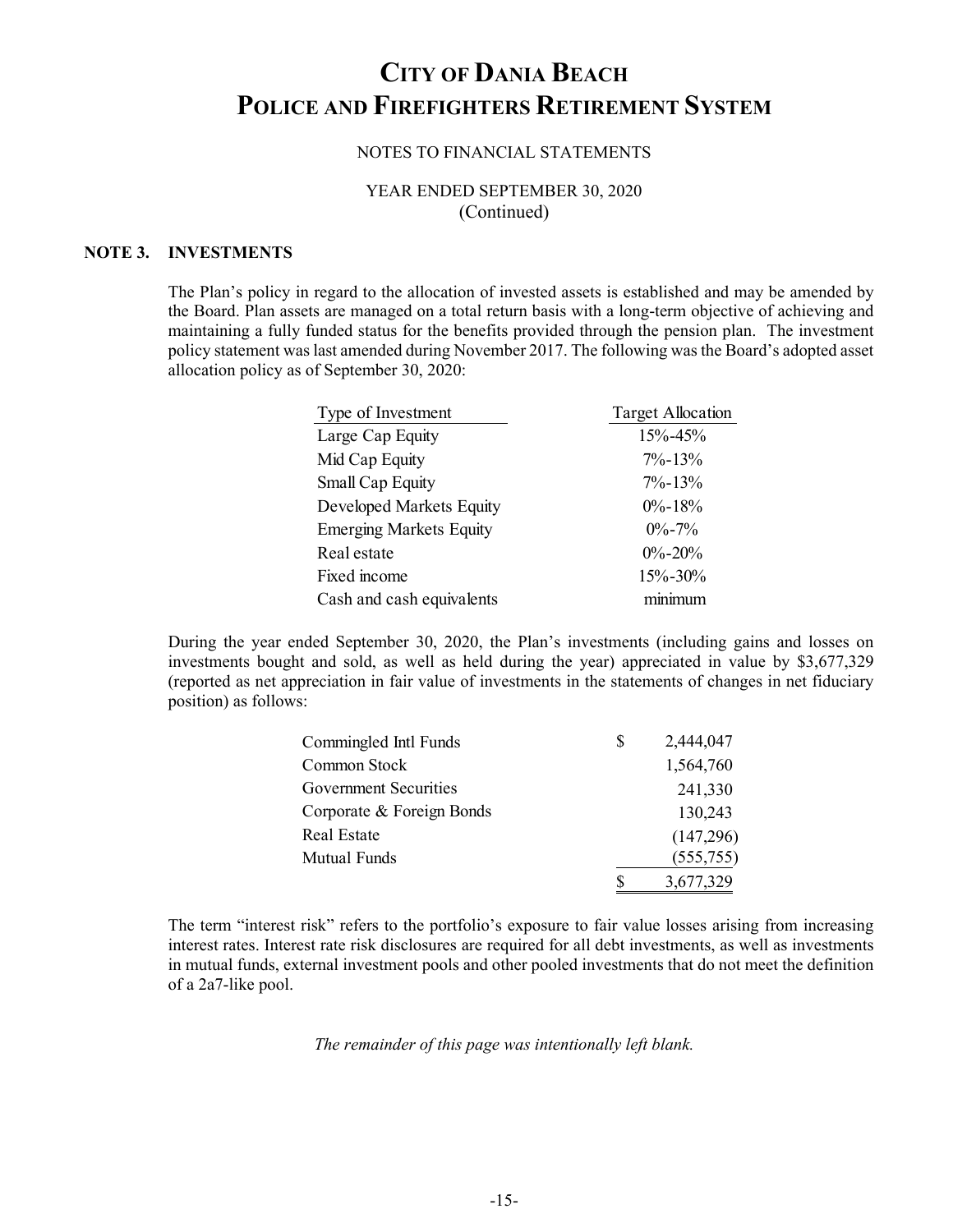#### NOTES TO FINANCIAL STATEMENTS

## YEAR ENDED SEPTEMBER 30, 2020 (Continued)

#### **NOTE 3. INVESTMENTS** (Continued)

The Plan's investment policy does not use limits on investment maturities as a means of managing its exposure to fair value losses arising from increasing interest rates. The Plan's investments in government securities and corporate bonds had maturities within the yearly time frames as follows:

| Investment Type             | Fair Value   | Less than 1  | $1$ to 5      | 6 to 10                  | More than 10   |
|-----------------------------|--------------|--------------|---------------|--------------------------|----------------|
| U.S. Agencies               | 5,707,093    | S<br>$\sim$  | 345,009<br>-S | 864,329                  | 4,497,755<br>S |
| Corporate and foreign bonds | 2,269,620    | 156,108      | 104,393       | 984,313                  | 1,024,806      |
| Municipal obligations       | 3,041,758    |              | 445,455       | 1,562,466                | 1,033,837      |
| U.S. Treasuries             | 1,313,577    |              | 999,974       | $\overline{\phantom{0}}$ | 313,603        |
| Totals                      | \$12,332,048 | 156,108<br>S | 1,894,831     | 3,411,108                | 6,870,001      |

The term "credit risk" is the risk that an issuer of an investment will not fulfill its obligation to the holder of the investment. The Plan's fixed income portfolio was rated by Moody's Investors Services as follows:

| Rating         | Fair Value      |
|----------------|-----------------|
| Aaa            | 2,868,746<br>\$ |
| Aa1            | 1,417,056       |
| Aa2            | 859,467         |
| Aa3            | 36,021          |
| $\mathsf{A}1$  | 173,668         |
| A <sub>2</sub> | 428,071         |
| A <sub>3</sub> | 397,057         |
| Baa1           | 283,310         |
| Baa2           | 291,346         |
| Unrated        | 5,577,306       |
| Total          | \$12,332,048    |

The Plan limits investments in the securities of any one issuer, other than the U.S. Government and its agencies, to no more than 5% of fiduciary net position. The Plan had no such investments as of September 30, 2020.

"Foreign currency risk" is the risk that fluctuations in currency exchange rate may affect transactions conducted in currencies other than U.S. Dollars as well as the carrying value of foreign investments. The Plan's exposure to foreign currency risk derives mainly from its investments in international equity funds and foreign bonds. The total foreign investments invested at September 30, 2020 was \$6,534,347. The investment policy limits the foreign investments to no more than 25% of the Plan's investment balance. As of year-end, the foreign investments were approximately 10% of total investments.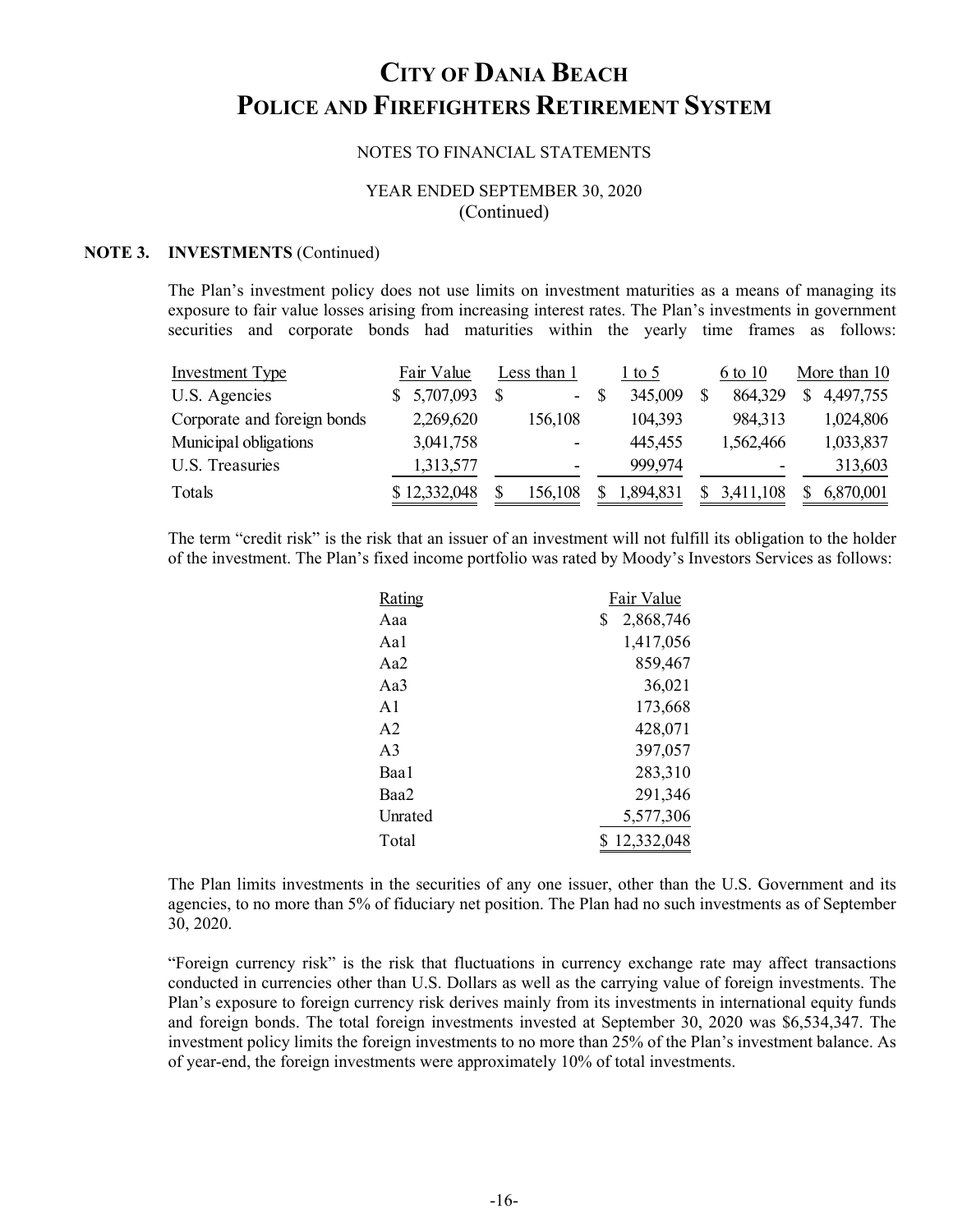## NOTES TO FINANCIAL STATEMENTS

## YEAR ENDED SEPTEMBER 30, 2020 (Continued)

## **NOTE 4. FAIR VALUE MEASUREMENTS**

Fair value is defined as the price that would be received to sell an asset or paid to transfer a liability in an orderly transaction between market participants at the measurement date. The Plan categorizes its fair value measurements within the fair value hierarchy as established by generally accepted accounting principles. The fair value hierarchy categorizes the inputs to valuation techniques used to measure fair value into three levels based on the extent to which inputs used in measuring fair value are observable in the market as follows:

Level 1- Inputs to the valuation methodology are based upon quoted prices for identical assets in active markets.

Level 2 - Inputs to the valuation methodology are based upon observable inputs for the assets either directly or indirectly, other than those considered Level 1 inputs, which may include quoted prices for identical assets in markets that are not considered to be active, and quoted prices of similar assets in active or inactive markets.

Level 3 - Inputs to the valuation methodology are based upon unobservable inputs.

Following is a description of the valuation methodologies used for asset measured at fair value.

Common stock: Valued at the closing price reported on the New York Stock Exchange.

Government securities: Valued using pricing models maximizing the use of observable inputs for similar securities.

Mutual funds: Valued at the daily closing price as reported by the Plan. Mutual funds held by the Plan are open-ended mutual funds that are registered with the Securities and Exchange Commission. These funds are required to publish their daily net asset value (NAV) and to transact at that price. The mutual funds held by the Plan are deemed to be actively traded.

Corporate bonds: Valued using pricing models maximizing the use of observable inputs for similar securities. This includes basing the value on yields currently available on comparable securities of issuers with similar credit ratings. When quoted prices are not available for identical or similar bonds, the bond is valued under a discounted cash flows approach that maximizes observable inputs, such as current yield of similar instruments, but includes adjustments for certain risks that may not be observable, such as credit and liquidity risks or a broker quote, if available.

Real estate funds and commingled trust fund: Valued at the net asset value of shares held by the Plan at year end.

*The remainder of this page was intentionally left blank.*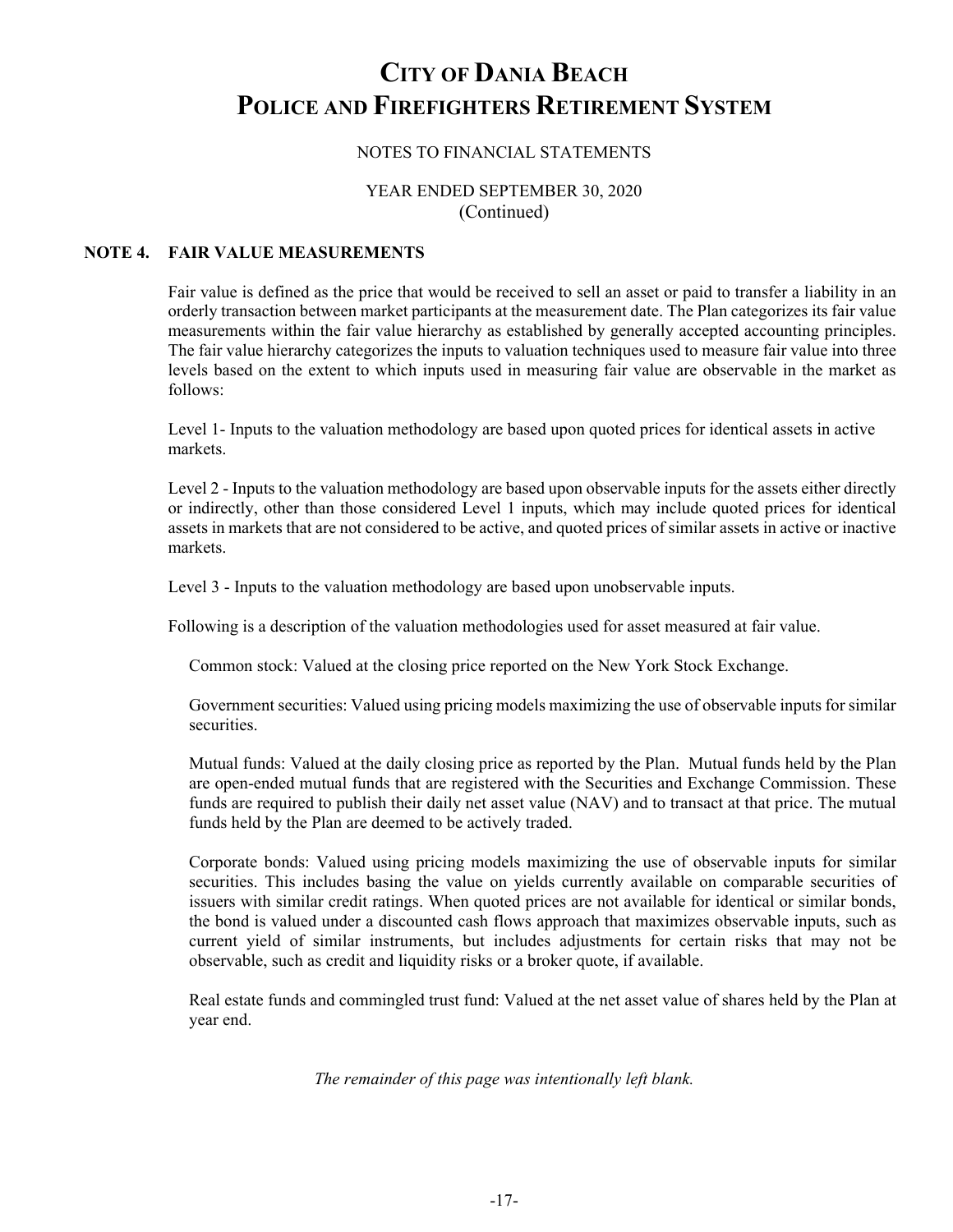## NOTES TO FINANCIAL STATEMENTS

YEAR ENDED SEPTEMBER 30, 2020 (Continued)

## **NOTE 4. FAIR VALUE MEASUREMENTS** (Continued)

The following table presents the Plan's fair value hierarchy for investments at fair value as of September 30, 2020:

|    |            |                                                                                      |            |                                                           | Fair Value Measurements Using |               |                             |
|----|------------|--------------------------------------------------------------------------------------|------------|-----------------------------------------------------------|-------------------------------|---------------|-----------------------------|
|    |            | Quoted<br>Prices in<br>Active<br>Markets for<br><b>Identical Assets</b><br>(Level 1) |            | Significant<br>Other<br>Observable<br>Inputs<br>(Level 2) |                               |               | Significant<br>Unobservable |
|    |            |                                                                                      |            |                                                           |                               |               | Inputs                      |
|    |            |                                                                                      |            |                                                           |                               | (Level 3)     |                             |
|    |            |                                                                                      |            |                                                           |                               |               |                             |
|    |            |                                                                                      |            |                                                           |                               |               |                             |
| S. | 25,189,686 | <sup>\$</sup>                                                                        | 25,189,686 | S                                                         |                               | $\mathcal{S}$ |                             |
|    | 15,748,310 |                                                                                      | 15,748,310 |                                                           |                               |               |                             |
|    | 40,937,996 |                                                                                      | 40,937,996 |                                                           |                               |               |                             |
|    |            |                                                                                      |            |                                                           |                               |               |                             |
|    | 5,707,093  |                                                                                      |            |                                                           | 5,707,093                     |               |                             |
|    | 2,269,620  |                                                                                      |            |                                                           | 2,269,620                     |               |                             |
|    | 3,041,758  |                                                                                      |            |                                                           | 3,041,758                     |               |                             |
|    | 1,313,577  |                                                                                      | 877,429    |                                                           | 436,148                       |               |                             |
|    | 12,332,048 |                                                                                      | 877,429    |                                                           | 11,454,619                    |               |                             |
|    | 53,270,044 | S                                                                                    | 41,815,425 |                                                           | 11,454,619                    | \$            |                             |
|    |            | Total                                                                                |            |                                                           |                               |               |                             |

| <u>Investments</u> measured at the net asset value $(NAV)^{(a)}$ |            |
|------------------------------------------------------------------|------------|
| Real estate funds                                                | 9,323,549  |
| Commingled trust fund                                            | 4,003,531  |
| Total investments measured at the NAV                            | 13,327,080 |
| Money market funds (exempt)                                      | 1,549,110  |
| Total investments                                                | 68,146,234 |

a) As required by GAAP, certain investments that are measured at net asset value have not been classified in the fair value hierarchy. The fair value amounts presented in this table are intended to permit reconciliation of the fair value hierarchy to the total investment line item in the statement of fiduciary net position.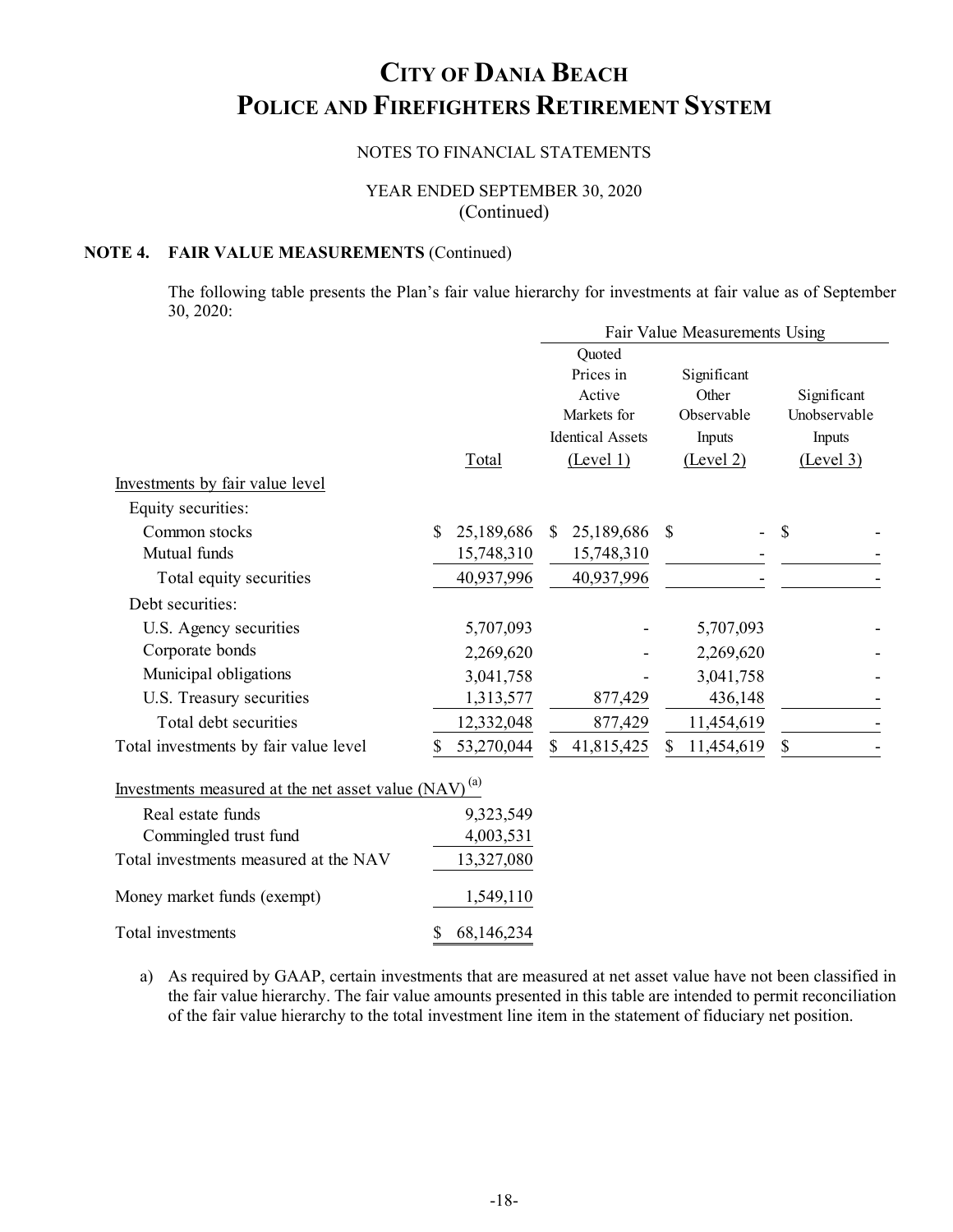## NOTES TO FINANCIAL STATEMENTS

## YEAR ENDED SEPTEMBER 30, 2020 (Continued)

## **NOTE 4. FAIR VALUE MEASUREMENTS** (Continued)

The following table summarizes investments for which fair value is measured using the net asset value per share practical expedient, including their related unfunded commitments and redemption restrictions.

Investments Measured at the NAV **Redemption** Redemption

|                                       | Unfunded |              | Frequency (if | Redemption                      |                   |
|---------------------------------------|----------|--------------|---------------|---------------------------------|-------------------|
|                                       |          | Fair Value   |               | Commitments Currently Eligible) | Notice Period     |
| Real estate fund <sup>(1)</sup>       |          | 7,399,031 \$ |               | Quarterly                       | $10 \text{ days}$ |
| Real estate fund $(2)$                |          | 1,924,518    |               | Quarterly                       | $10 \text{ days}$ |
| Commingled trust fund $^{(3)}$        |          | 4,003,531    |               | Quarterly                       | 1 business day    |
| Total investments measured at the NAV |          | 13,327,080   |               |                                 |                   |
|                                       |          |              |               |                                 |                   |

- 1) Real estate fund: The fund was formed as an open-end real estate fund consisting primarily of real estate properties in core stable institutional quality offices, retail, industrial and multi-family residential properties that are substantially leased and have minimal deferred maintenance or functional obsolescence. The investment is valued at NAV and redemption requests may be made at any time and are effective at the end of the calendar quarter in which the request is received.
- 2) Real estate fund: The fund was formed as an open-end real estate investment fund consisting of real estate property investments solely in the United States in specific product types including but not limited to multi-family, industrial, retail, office, hotel and other properties. The investment is valued at NAV and redemption requests may be made at any time and are effective at the end of the calendar quarter in which the request is received.
- 3) Commingled trust fund: The fund seeks to apply a systematic and disciplined approach designed to identify high-quality companies with forward-looking secular EPS growth of at least 10% per annum over the next three to five years when they are trading at an attractive valuation. The portfolio will invest in 20 to 30 companies located outside the United States, diversified by industry and country. The investment is valued at NAV and redemption requests may be made at any time and are effective on the next business day in which the request is received.

### **NOTE 5. ACTUARIAL VALUATION**

The most recent actuarial valuation was done as of October 1, 2019 and rolled forward to the measurement date of September 30, 2020. Individual Entry Age Normal was used as the actuarial cost method. The actuarial value of assets method was used for asset valuation.

The mortality tables used are the same as those used in the July 1, 2018 Pension Actuarial Valuation of the Florida Retirement System (FRS) for Special Risk members. These tables are based on the RP-2000 mortality tables with white and blue collar adjustments and with mortality improvements projected for healthy lives to all future years after 2000 using Scale BB. Florida Statutes 112.63(1)(f) requires that valuations performed after January 1, 2016 for retirement systems sponsored by local governments in Florida employ the same mortality as used by the FRS in one of its two most recent valuations.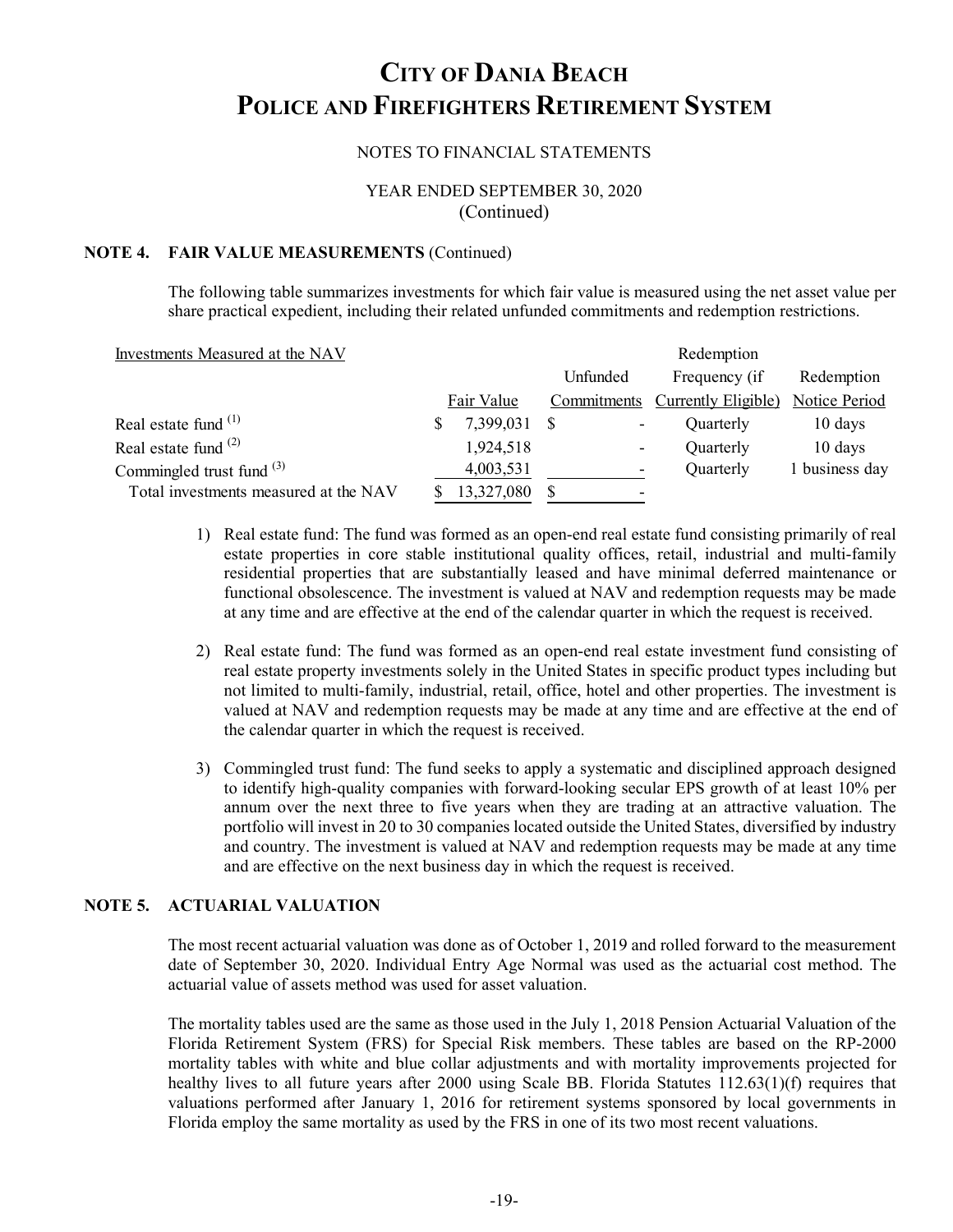## NOTES TO FINANCIAL STATEMENTS

## YEAR ENDED SEPTEMBER 30, 2020 (Continued)

### **NOTE 5. ACTUARIAL VALUATION** (Continued)

Principal assumptions used were 6.75% for the investment rate of return, 6.0% for projected salary increases and 2.75% for inflation.

The actuary further determined that the required City contribution for the year ended September 30, 2020 was \$6,798,153. This amount was contributed in full during the year ended September 30, 2020.

## **NOTE 6. RISKS AND UNCERTANTIES**

The Plan invests in various investment securities. Investment securities are exposed to various risks such as interest rate, market and credit risks. Due to the level of risk associated with certain investment securities, it is at least reasonably possible that changes in the values of investment securities will occur in the near term and that such changes could materially affect the amounts reported in the statement of fiduciary net position available for benefits.

Plan contributions are made and the actuarial present value of accumulated plan benefits are reported based on certain assumptions pertaining to interest rates, inflation rates and employee demographics, all of which are subject to change. Due to uncertainties inherent in the estimations and assumptions process, it is at least reasonably possible that changes in these estimates and assumptions in the near term would be material to the financial statements.

## **NOTE 7. NET PENSION LIABILITY OF THE PLAN**

The components of the net pension liability of the City at September 30, 2020 were as follows:

| Total pension liability      | \$74,985,754 |
|------------------------------|--------------|
| Plan fiduciary net position  | 71,133,752   |
| City's net pension liability | 3,852,002    |
|                              |              |

Plan fiduciary net position as a percentage of the total pension liability 94.86%

**T**he total pension liability, required to be reported under Governmental Accounting Standards, was determined by an actuarial valuation, as of October 1, 2019 and rolled forward to the measurement date of September 30, 2020, using certain actuarial assumptions, the most significant of which were 6.75% for the investment rate of return, 6.00% for projected salary increases and 2.50% for inflation.

The mortality tables used are the same as those used in the July 1, 2019 Pension Actuarial Valuation of the Florida Retirement System (FRS) for Special Risk members. These tables are based on the Pub-2010 mortality tables with mortality improvements projected for healthy lives to all future years after 2010 using Scale MP-2018. Effective as of October 1, 2019, the mortality tables and improvement scales were updated from those used in the July 1, 2018 FRS Actuarial Valuation to those used in the July 1, 2019 FRS Actuarial Valuation. Ordinance No. 2020-001 was adopted on January 14, 2020.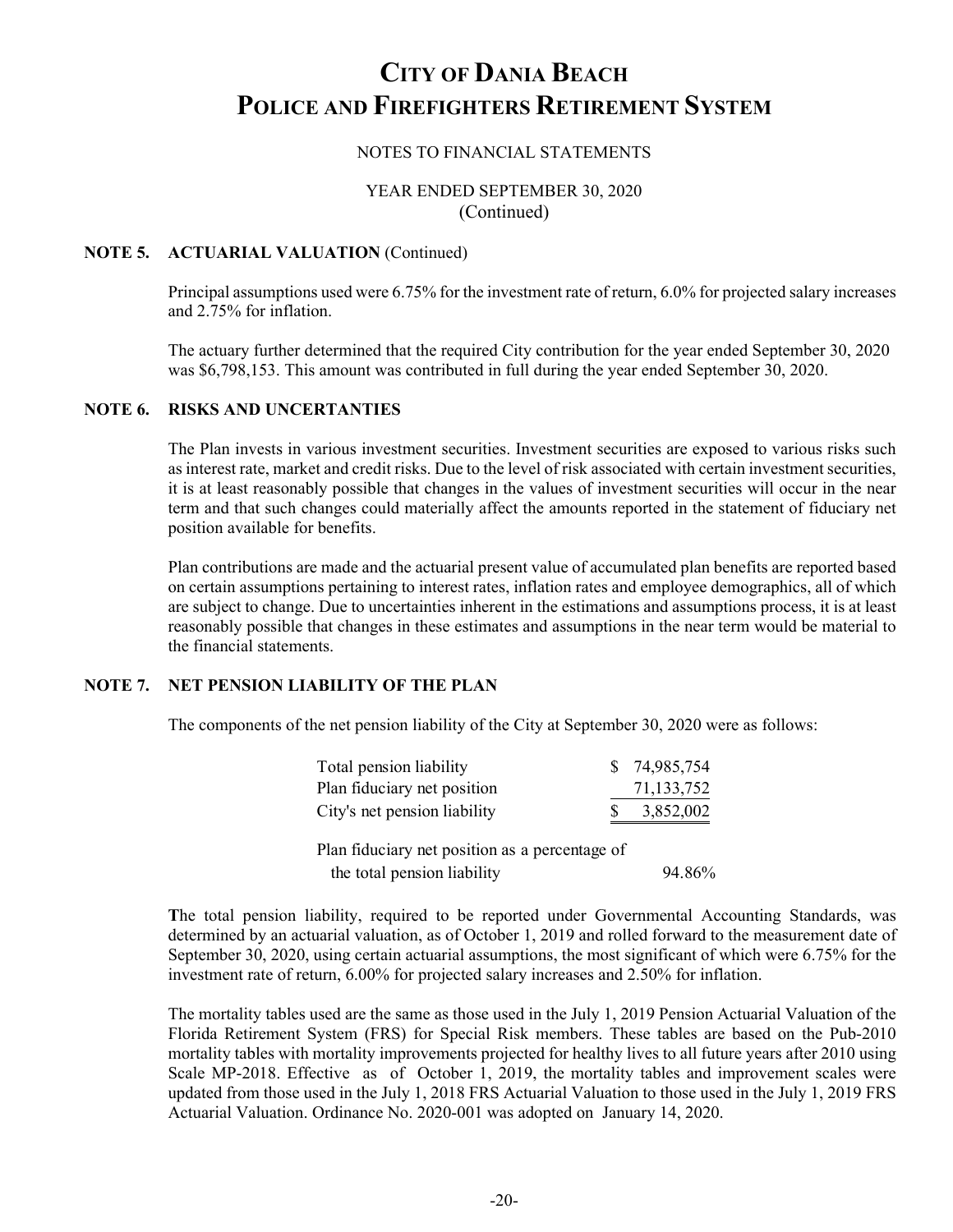#### NOTES TO FINANCIAL STATEMENTS

## YEAR ENDED SEPTEMBER 30, 2020 (Continued)

## **NOTE 7. NET PENSION LIABILITY OF THE PLAN** (Continued)

The long-term expected rate of return on pension plan investments was determined using a building-block method in which best-estimate ranges of expected future real rates of return (expected returns, net of pension plan investment expense and inflation) are developed for each major asset class. These ranges are combined to produce the long-term expected rate of return by weighting the expected future real rates of return by the target asset allocation percentage and by adding expected inflation.

Best estimates of arithmetic real rates of return for each major asset class included in the pension plan's target asset allocation as of September 30, 2020 (see the discussion of the pension plan's investment policy) are summarized in the following table:

| Target     | Long Term Real    |
|------------|-------------------|
| Allocation | Annualized Return |
| 30.0%      | 5.6%              |
| 10.0%      | $7.2\%$           |
| 10.0%      | 5.8%              |
| 11.0%      | 2.9%              |
| $4.0\%$    | 8.7%              |
| 15.0%      | $6.2\%$           |
| 20.0%      | 2.9%              |
|            |                   |

A single discount rate of 6.75% was used to measure the total pension liability. This single discount rate was based on the expected rate of return on pension plan investments of 6.75%. The projection of cash flows used to determine this single discount rate assumed that plan member contributions will be made at the current contribution rate and that employer contributions will be made at rates equal to the difference between the total actuarially determined contribution rates and the member rate. Based on these assumptions, the pension plan's fiduciary net position was projected to be available to make all projected future benefit payments of current plan members. Therefore, the long-term expected rate of return on pension plan investments (6.75%) was applied to all periods of projected benefit payments to determine the total pension liability.

The sensitivity of the net pension liability to changes in the single discount rate, the following presents the plan's net pension liability, calculated using a single discount rate of 6.75%, as well as what the plan's net pension liability would be if it were calculated using a single discount rate that is 1-percentage-point lower or 1-percentage-point higher:

|                             |                                              | Current       |                |
|-----------------------------|----------------------------------------------|---------------|----------------|
|                             | 1% decrease                                  | discount rate | $1\%$ increase |
|                             | $(5.75\%)$                                   | $(6.75\%)$    | $(7.75\%)$     |
| Net pension liability $\$\$ | $11,907,381$ \$ $3,852,002$ \$ $(2,911,128)$ |               |                |

*The remainder of this page was intentionally left blank.*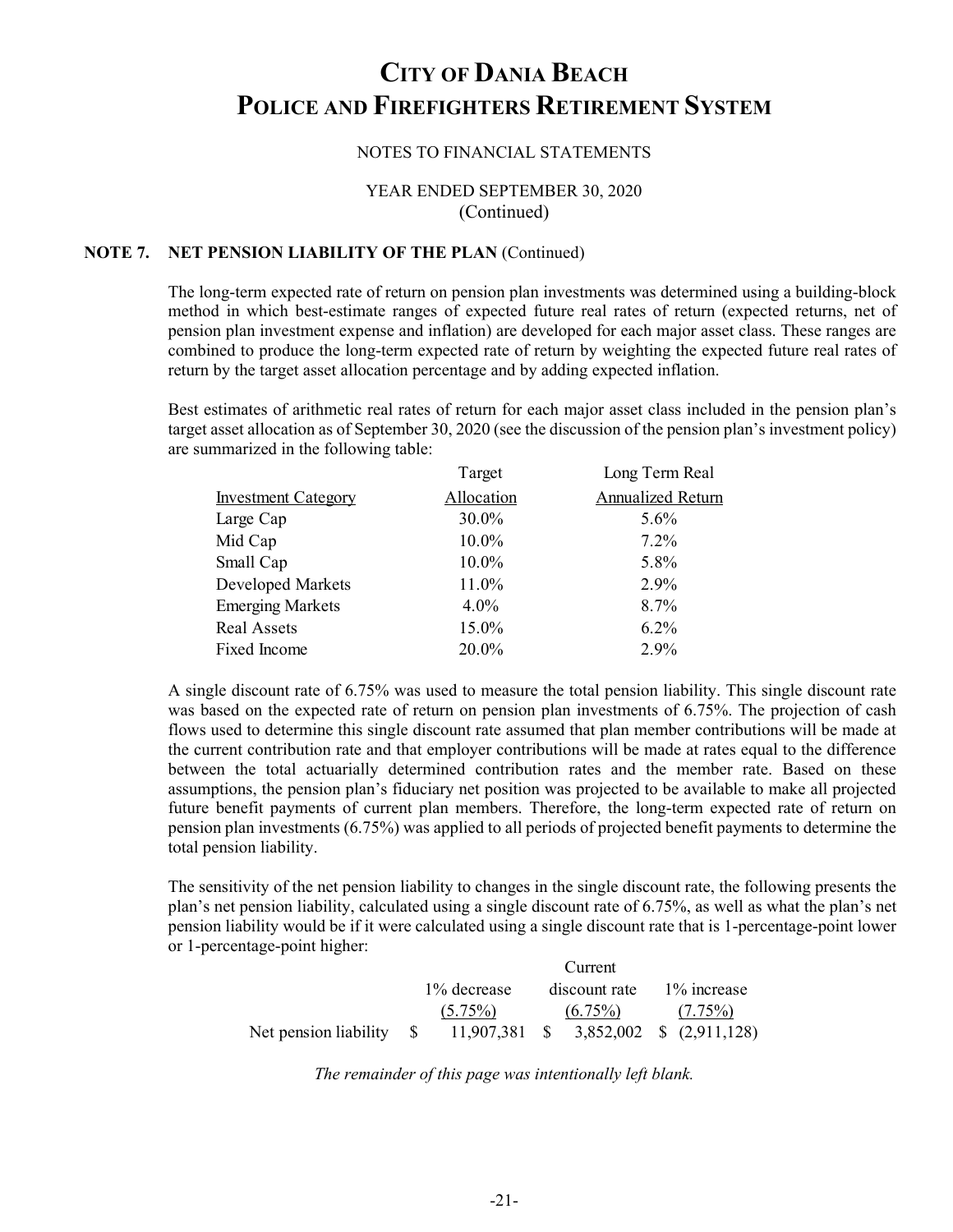## NOTES TO FINANCIAL STATEMENTS

## YEAR ENDED SEPTEMBER 30, 2020 (Continued)

## **NOTE 8. NOTES RECEIVABLE FROM PARTICIPANTS**

During the year ended September 30, 2020, participants had bought back \$646,048 worth of time from the Plan by pledging future DROP payments that they would have been entitled to. During the year ended September 30, 2020 the participants repaid \$695,173 of the current and prior year advances plus \$63,196 of interest by foregoing the DROP benefit payments they were entitled to. The total unpaid balance at September 30, 2020 was \$927,487.

## **NOTE 9. INCOME TAXES**

The Plan is exempt from federal income taxes under the Internal Revenue Code and, accordingly, no provision for federal income taxes has been made.

On November 12, 2014, the Plan obtained its most recent determination letter in which the Internal Revenue Service stated that the Plan, as then designed, was in compliance with applicable requirements of Internal Revenue Code 401(a), and therefore, no provision for federal income taxes has been made.

Accounting principles generally accepted in the United States of America require Plan management to evaluate tax positions taken by the Plan and recognize a tax liability if the plan has taken an uncertain position that more likely than not would not be sustained upon examination by a taxing authority. The Plan is subject to routine audits by taxing jurisdictions; however, there are currently no audits for any tax periods in progress.

### **NOTE 10. COVID-19 CONSIDERATIONS**

The Plan's ongoing funding may experience instability and estimates included in the financial statements may change due to current political and economic conditions as a result of public health concerns related to the novel coronavirus, or COVID-19. The duration and intensity of these impacts and resulting disruption to which these events affect the Plan's business will depend on future developments, which are highly uncertain and cannot be predicted at this time.

### **NOTE 11. SUBSEQUENT EVENTS**

We evaluated subsequent events through January 25, 2021, the date that the financial statements were available to be issued.

*The remainder of this page was intentionally left blank.*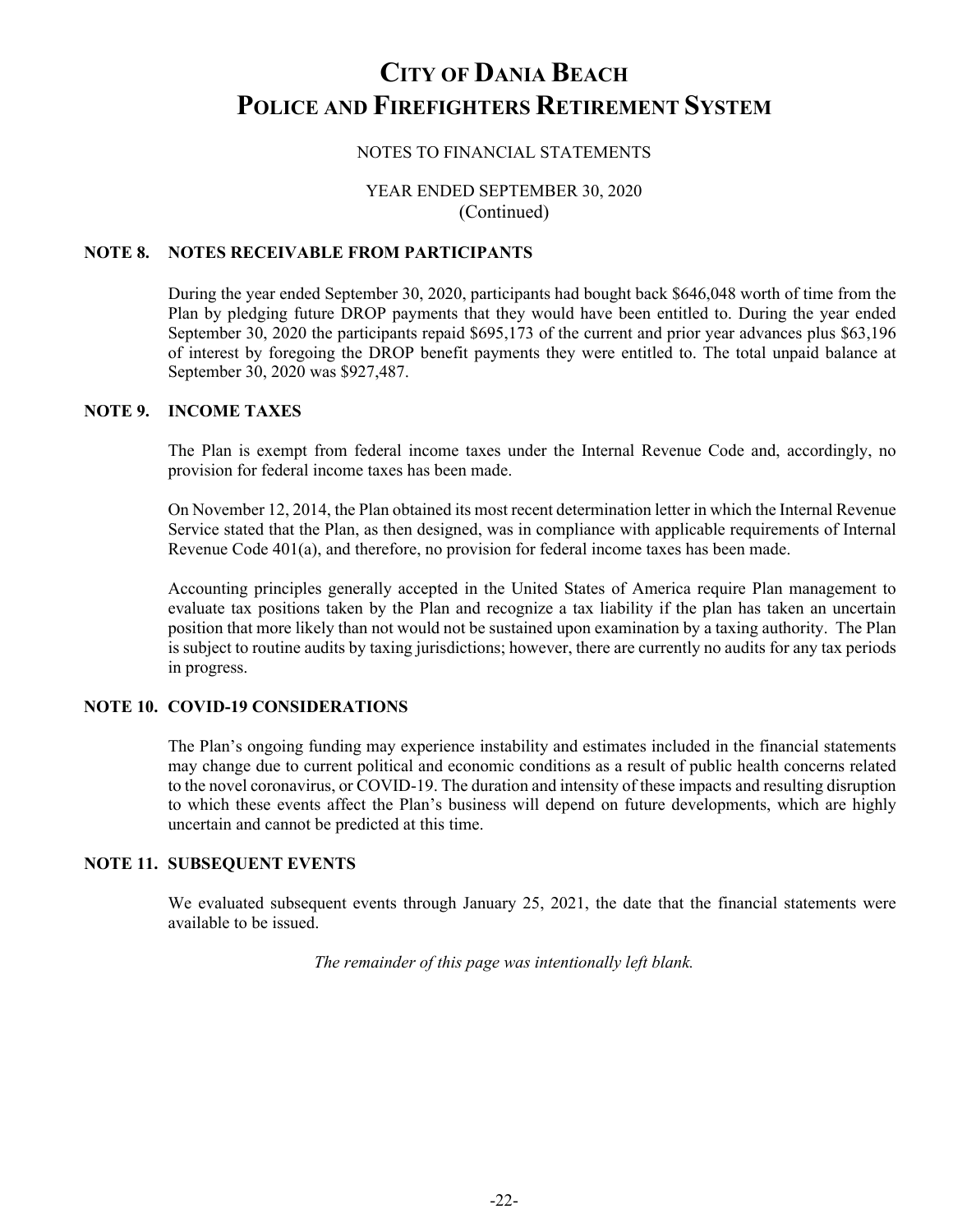SUPPLEMENTARY INFORMATION

YEAR ENDED SEPTEMBER 30, 2020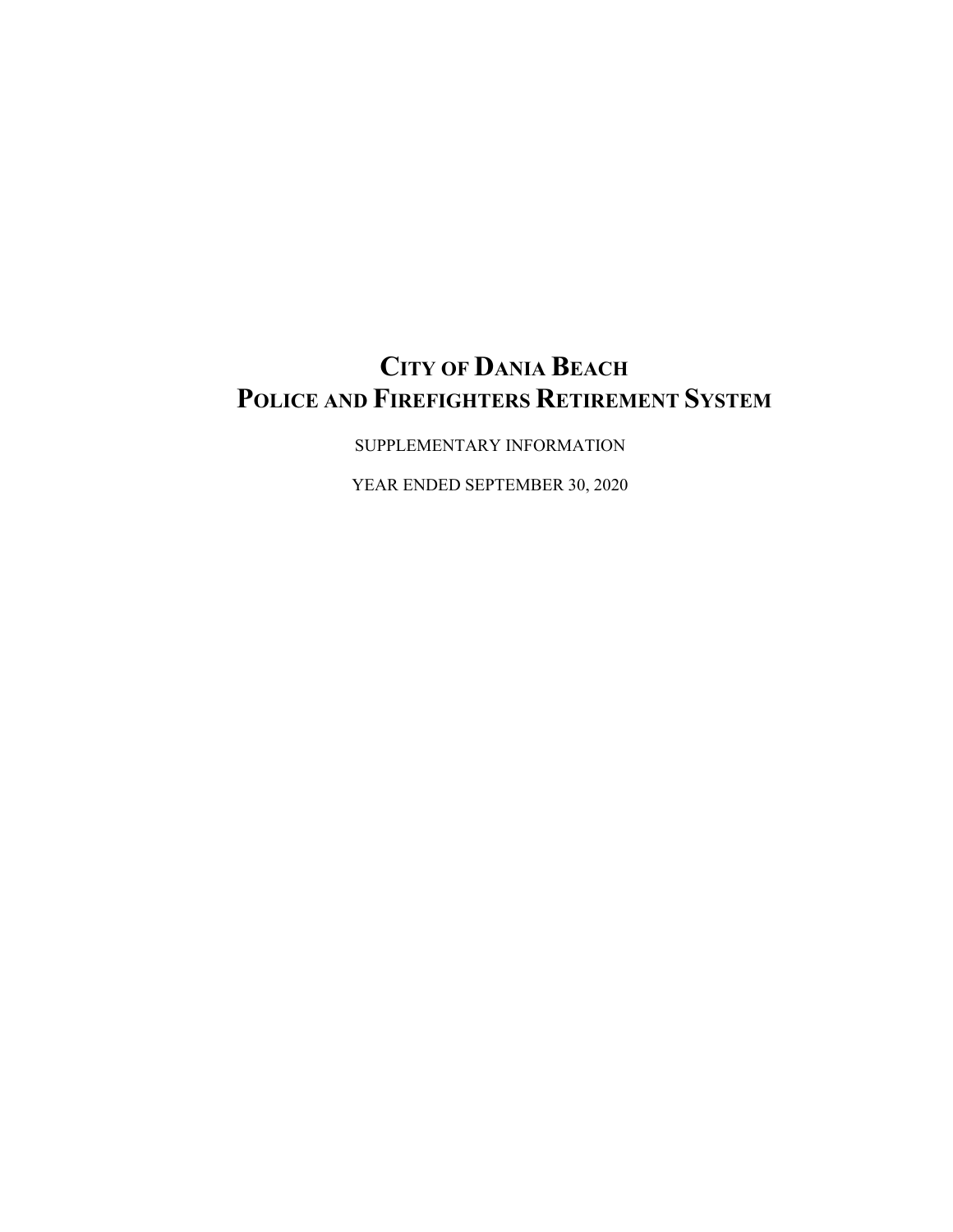## SCHEDULE OF ADMINISTRATIVE EXPENSES

### YEAR ENDED SEPTEMBER 30, 2020 (WITH COMPARATIVE TOTALS FOR YEAR ENDED SEPTEMBER 30, 2019)

|                                      | 2020            | 2019 |         |  |
|--------------------------------------|-----------------|------|---------|--|
| <b>ADMINISTRATIVE EXPENSES:</b>      |                 |      |         |  |
| Administrative fees                  | \$<br>53,222 \$ |      | 46,554  |  |
| Actuarial                            | 38,177          |      | 27,192  |  |
| Legal                                | 33,600          |      | 50,570  |  |
| Meetings and conventions             | 14,463          |      | 20,886  |  |
| Rent                                 | 11,579          |      | 11,552  |  |
| Insurance                            | 12,913          |      | 8,290   |  |
| Accounting                           | 8,005           |      | 7,480   |  |
| Office                               | 5,468           |      | 7,477   |  |
| Telephone                            | 820             |      | 545     |  |
| Utilities                            | 492             |      | 551     |  |
| Depreciation                         | 162             |      | 388     |  |
| <b>TOTAL ADMINISTRATIVE EXPENSES</b> | 178,901         | \$   | 181,485 |  |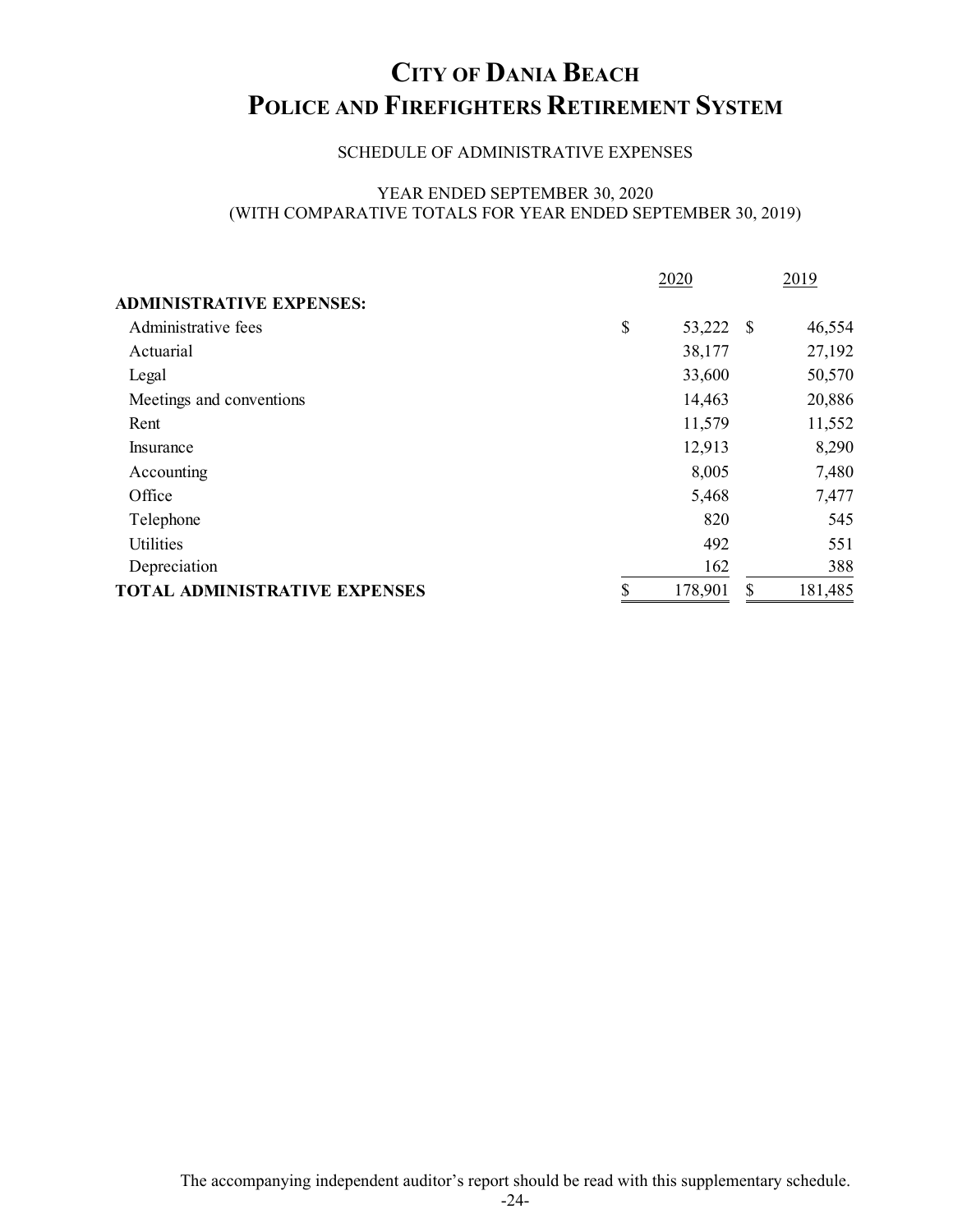REQUIRED SUPPLEMENTARY INFORMATION

YEAR ENDED SEPTEMBER 30, 2020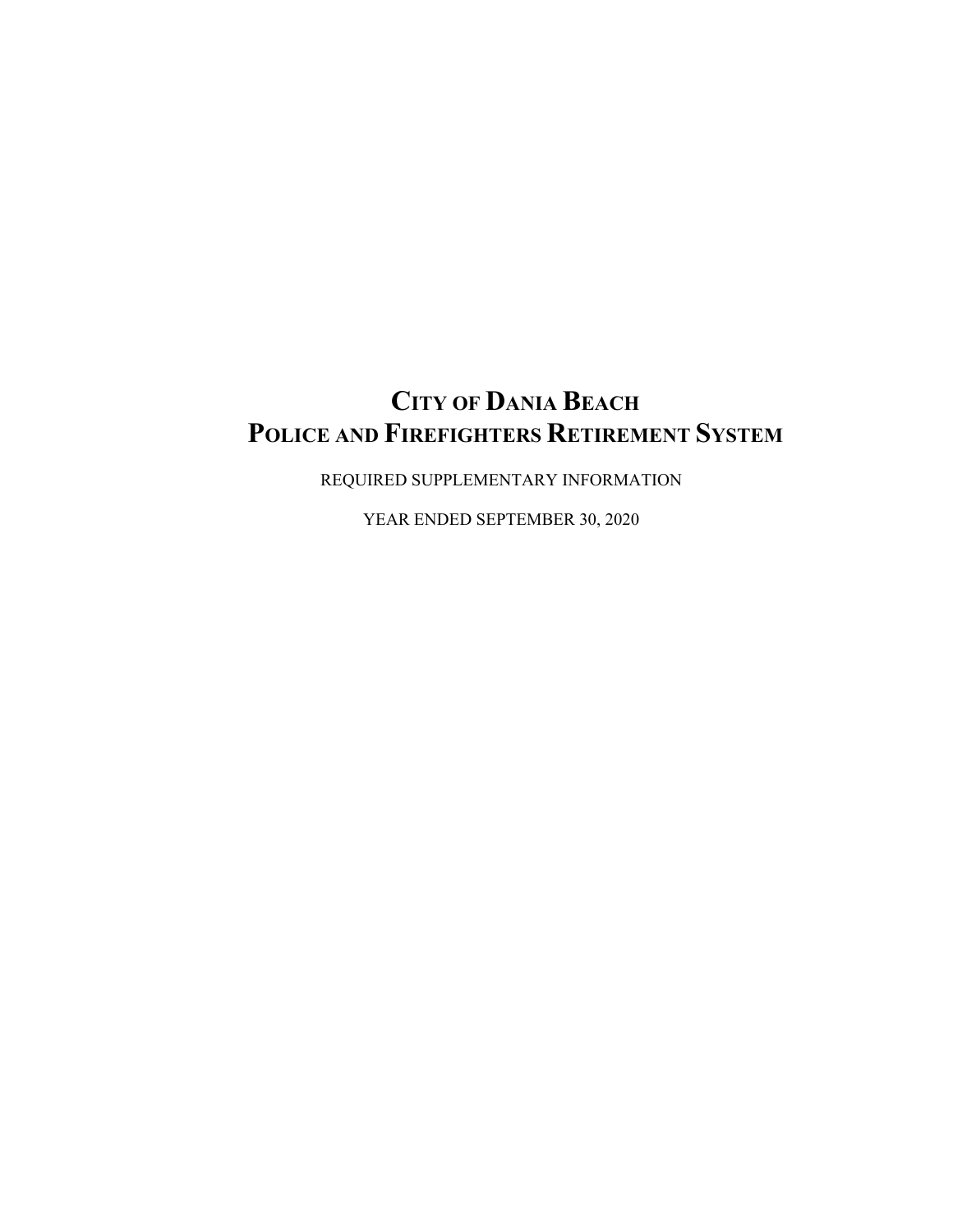## SCHEDULES OF CONTRIBUTIONS FROM EMPLOYER AND OTHER CONTRIBUTORS (UNAUDITED)

|                                                                                                                         | 2020                              | 2019                         | 2018                        | 2017                          | 2016                                    |
|-------------------------------------------------------------------------------------------------------------------------|-----------------------------------|------------------------------|-----------------------------|-------------------------------|-----------------------------------------|
| Actuarially determined employer contribution<br>Actual employer contribution<br>Annual contribution deficiency (excess) | 6,990,098<br>S<br>6,990,098<br>\$ | 6,928,856<br>S.<br>6,928,856 | 6,920,425<br>S<br>6,920,425 | 6,915,503<br>\$<br>6,915,503  | 5,729,245<br>S.<br>5,729,245            |
| Covered-employee payroll *                                                                                              | 1,602,329                         | \$1,676,402                  | \$2,012,598                 | \$2,140,626                   | \$2,620,630                             |
| Actual contributions as a percentage of<br>covered-employee payroll                                                     | 436.25%                           | 413.32%                      | 343.86%                     | 323.06%                       | 218.62%                                 |
|                                                                                                                         | 2015                              | 2014                         | 2013                        | 2012                          | 2011                                    |
| Actuarially determined employer contribution<br>Actual employer contribution<br>Annual contribution deficiency (excess) | 3,967,948<br>3,967,948            | 2,987,487<br>S.<br>2,987,487 | 2,283,943<br>S<br>2,283,943 | 1,876,694<br>\$.<br>1,876,694 | 1,330,774<br>S.<br>1,225,373<br>105,401 |
| Covered-employee payroll *                                                                                              | 2,970,618                         | 3,030,736<br>S               | 3,019,514<br>\$             | \$<br>2,777,071               | 4,449,422<br>S.                         |
| Actual contributions as a percentage of<br>covered-employee payroll                                                     | 133.57%                           | 98.57%                       | 75.64%                      | 67.58%                        | 27.54%                                  |

\* Note: Covered payroll was calculated by dividing the total member contributions for the fiscal year by the total member contribution rate of 24.6%.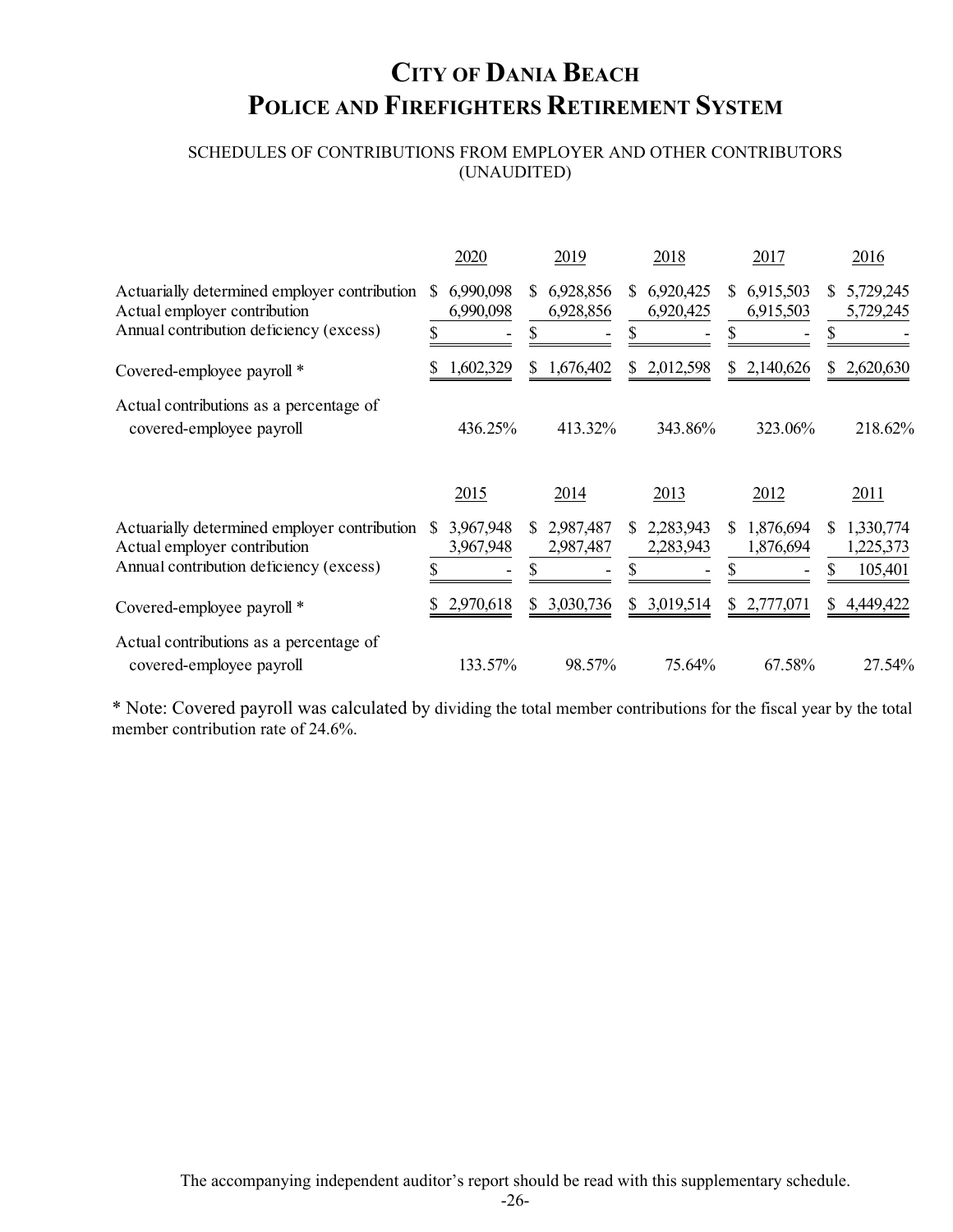## SCHEDULES OF CONTRIBUTIONS FROM EMPLOYER AND OTHER CONTRIBUTORS (UNAUDITED)

(Continued)

## *Notes to Schedules of Contributions from Employer and Other Contributions*

|                               | <b>Actuarial Assumptions</b>                                                                                                                                                                                                                                                                                                                                                                                                                                                                                                                                                                                                                        |
|-------------------------------|-----------------------------------------------------------------------------------------------------------------------------------------------------------------------------------------------------------------------------------------------------------------------------------------------------------------------------------------------------------------------------------------------------------------------------------------------------------------------------------------------------------------------------------------------------------------------------------------------------------------------------------------------------|
| Actuarial cost method         | Entry Age Normal                                                                                                                                                                                                                                                                                                                                                                                                                                                                                                                                                                                                                                    |
| Amortization method           | Level Dollar, Closed                                                                                                                                                                                                                                                                                                                                                                                                                                                                                                                                                                                                                                |
| Remaining amortization period | 5 years                                                                                                                                                                                                                                                                                                                                                                                                                                                                                                                                                                                                                                             |
| Asset valuation method        | 5 year smoothed market                                                                                                                                                                                                                                                                                                                                                                                                                                                                                                                                                                                                                              |
| Inflation:                    | 2.75%                                                                                                                                                                                                                                                                                                                                                                                                                                                                                                                                                                                                                                               |
| Salary increases              | $6.00\%$                                                                                                                                                                                                                                                                                                                                                                                                                                                                                                                                                                                                                                            |
| Investment rate of return     | 6.75%                                                                                                                                                                                                                                                                                                                                                                                                                                                                                                                                                                                                                                               |
| Mortality                     | The mortality tables used are the same as those used in the July 1, 2018 Pension<br>Actuarial Valuation of the Florida Retirement System (FRS) for Special Risk<br>members. These tables are based on the RP2000 mortality tables with white and<br>blue collar adjustments and with mortality improvements projected for healthy<br>lives to all future years after 2000 using Scale BB. Florida Statutes $112.63(1)(f)$<br>requires that valuations performed after January 1, 2016 for retirement systems<br>sponsored by local governments in Florida employ the same mortality as used<br>by the FRS in one of its two most recent valuations. |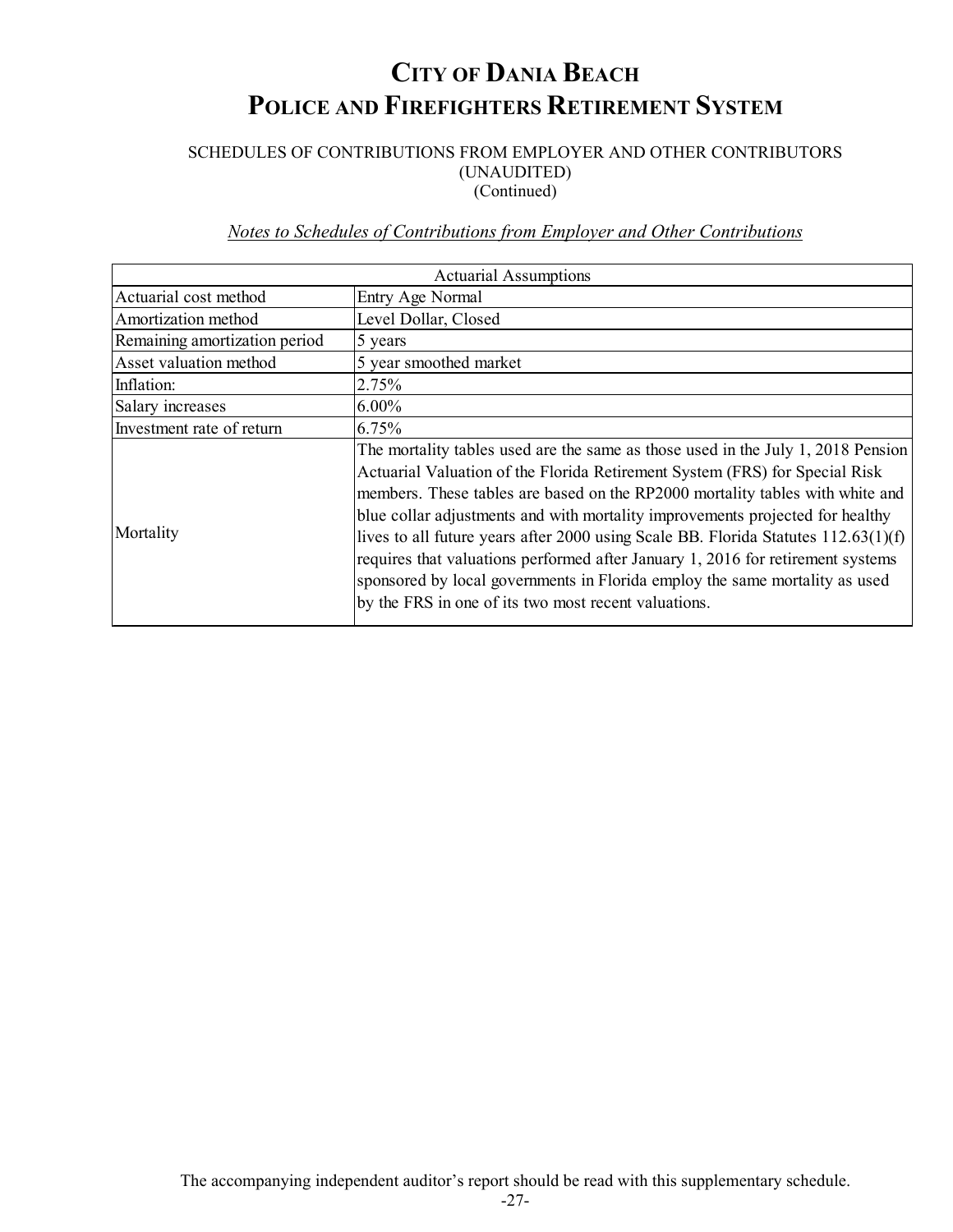## SCHEDULE OF INVESTMENT RETURNS (UNAUDITED)

|              | Annual money-    |
|--------------|------------------|
|              | weighted rate    |
|              | of return net of |
| Year Ended   | investment       |
| September 30 | <u>expense</u>   |
| 2020         | 7.80%            |
| 2019         | 3.35%            |
| 2018         | 9.45%            |
| 2017         | 12.67%           |
| 2016         | 7.47%            |
| 2015         | $(0.57\%)$       |
| 2014         | 8.49%            |
| 2013         | 11.69%           |
| 2012         | 17.28%           |
| 2011         | $0.95\%$         |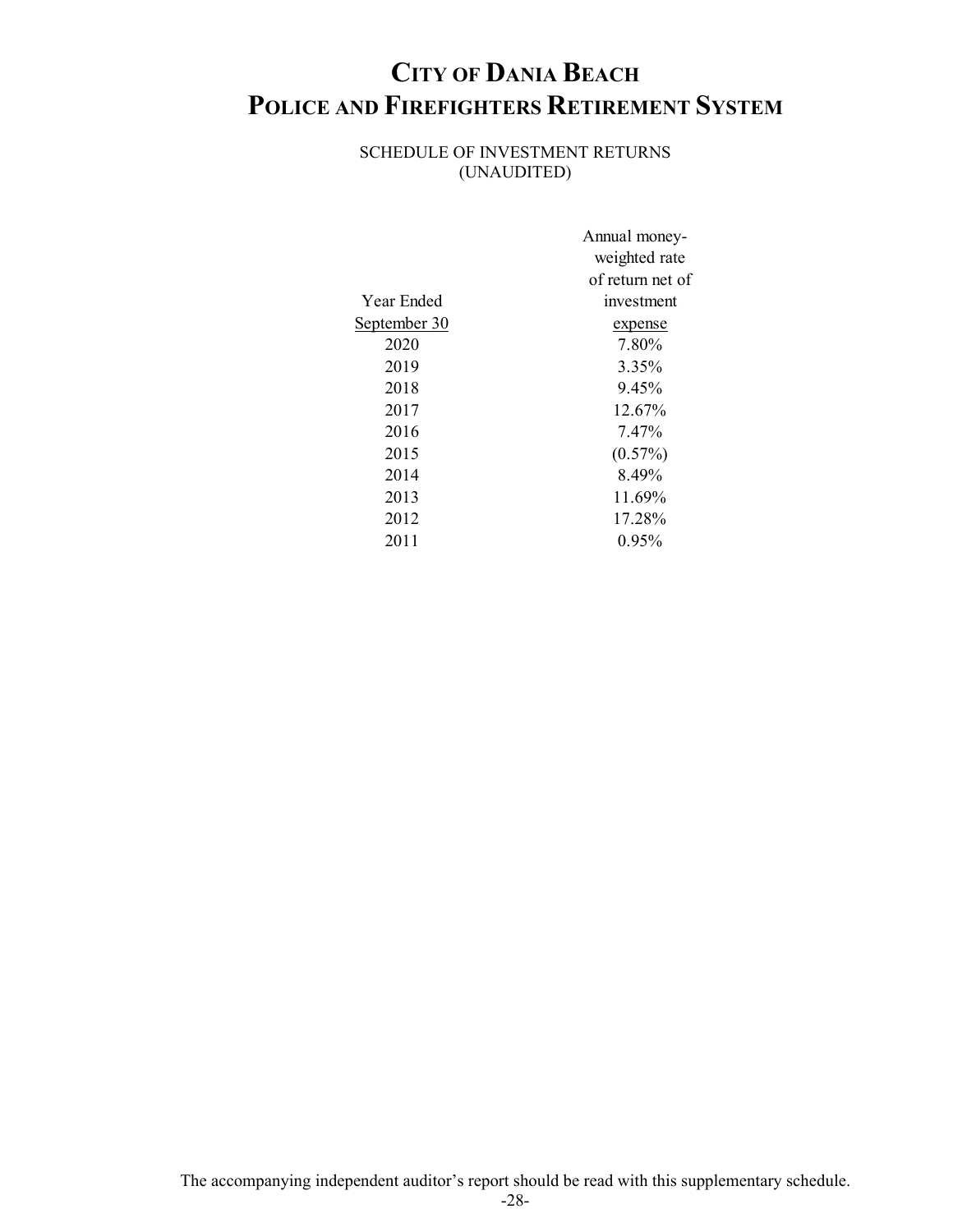## SCHEDULE OF CHANGES IN THE EMPLOYER'S NET PENSION LIABILITY AND RELATED RATIOS (UNAUDITED)

|                                                                      |     | 2020           | 2019         | 2018         |               | 2017         |
|----------------------------------------------------------------------|-----|----------------|--------------|--------------|---------------|--------------|
| <b>TOTAL PENSION LIABILITY:</b>                                      |     |                |              |              |               |              |
| Service cost                                                         | \$  | 679,390 \$     | 724,803 \$   | 839,069      | <sup>\$</sup> | 891,121      |
| Interest                                                             |     | 4,949,503      | 4,747,703    | 4,709,586    |               | 4,574,753    |
| Benefit changes                                                      |     | (1,967)        |              |              |               |              |
| Difference between actual and expected experience                    |     | (67, 164)      | 595,694      | (922, 961)   |               | 506,187      |
| Assumption changes                                                   |     | (1,802,248)    |              |              |               | 1,869,158    |
| Benefit payments                                                     |     | (4,671,185)    | (4,291,509)  | (4,497,632)  |               | (4,299,948)  |
| Other                                                                |     | 917,260        | 1,448,186    | 447,835      |               | 1,027,652    |
| NET CHANGE IN TOTAL PENSION LIABILITY                                |     | 3,589          | 3,224,877    | 575,897      |               | 4,568,923    |
| <b>TOTAL PENSION LIABILITY - BEGINNING</b>                           |     | 74,982,165     | 71,757,288   | 71,181,391   |               | 66,612,468   |
| <b>TOTAL PENSION LIABILITY - ENDING</b>                              |     | 74,985,754     | 74,982,165   | 71,757,288   |               | 71,181,391   |
| PLAN FIDUCIARY NET POSITION:                                         |     |                |              |              |               |              |
| Contributions - Employer                                             |     | 6,798,153      | 6,736,911    | 6,728,480    |               | 6,723,558    |
| Contributions - State                                                |     | 463,157        | 429,236      | 395,992      |               | 448,880      |
| <b>Contributions-</b> Member                                         |     | 394,173        | 412,395      | 495,099      |               | 526,594      |
| Net investment income (loss)                                         |     | 4,941,406      | 2,067,568    | 4,568,934    |               | 5,074,159    |
| <b>Benefit Payments</b>                                              |     | (4,671,185)    | (4,291,509)  | (4,497,632)  |               | (4,299,948)  |
| Administrative expenses                                              |     | (178,901)      | (181, 485)   | (209, 337)   |               | (179, 172)   |
| Other                                                                |     | 646,048        | 1,210,895    | 185,895      |               | (357, 645)   |
| NET CHANGE IN PLAN FIDUCIARY NET POSITION                            |     | 8,392,851      | 6,384,011    | 7,667,431    |               | 7,936,426    |
| PLAN FIDUCIARY NET POSITION - BEGINNING                              |     | 62,740,901     | 56,356,890   | 48,689,459   |               | 40,753,033   |
| PLAN FIDUCIARY NET POSITION - ENDING                                 |     | 71,133,752     | 62,740,901   | 56,356,890   |               | 48,689,459   |
| <b>NET PENSION LIABILITY - ENDING</b>                                | S   | 3,852,002      | \$12,241,264 | \$15,400,398 |               | \$22,491,932 |
| PLAN FIDUCIARY NET POSITION AS A PERCENTAGE                          |     |                |              |              |               |              |
| OF TOTAL PENSION LIABILITY                                           |     | 94.86%         | 83.67%       | 78.54%       |               | 68.40%       |
| <b>COVERED EMPLOYEE PAYROLL</b>                                      | \$. | $1,602,329$ \$ | 1,676,402 \$ | 2,012,598 \$ |               | 2,140,626    |
| NET PENSION LIABILITY AS A PERCENTAGE<br>OF COVERED EMPLOYEE PAYROLL |     | 240.40%        | 730.21%      | 765.20%      |               | 1050.72%     |
|                                                                      |     |                |              |              |               |              |

*This schedule is presented as required by accounting principles generally accepted in the United States of America, however, until a full 10-year trend is compiled, information is presented for those years available.*

The accompanying independent auditor's report should be read with this supplementary schedule.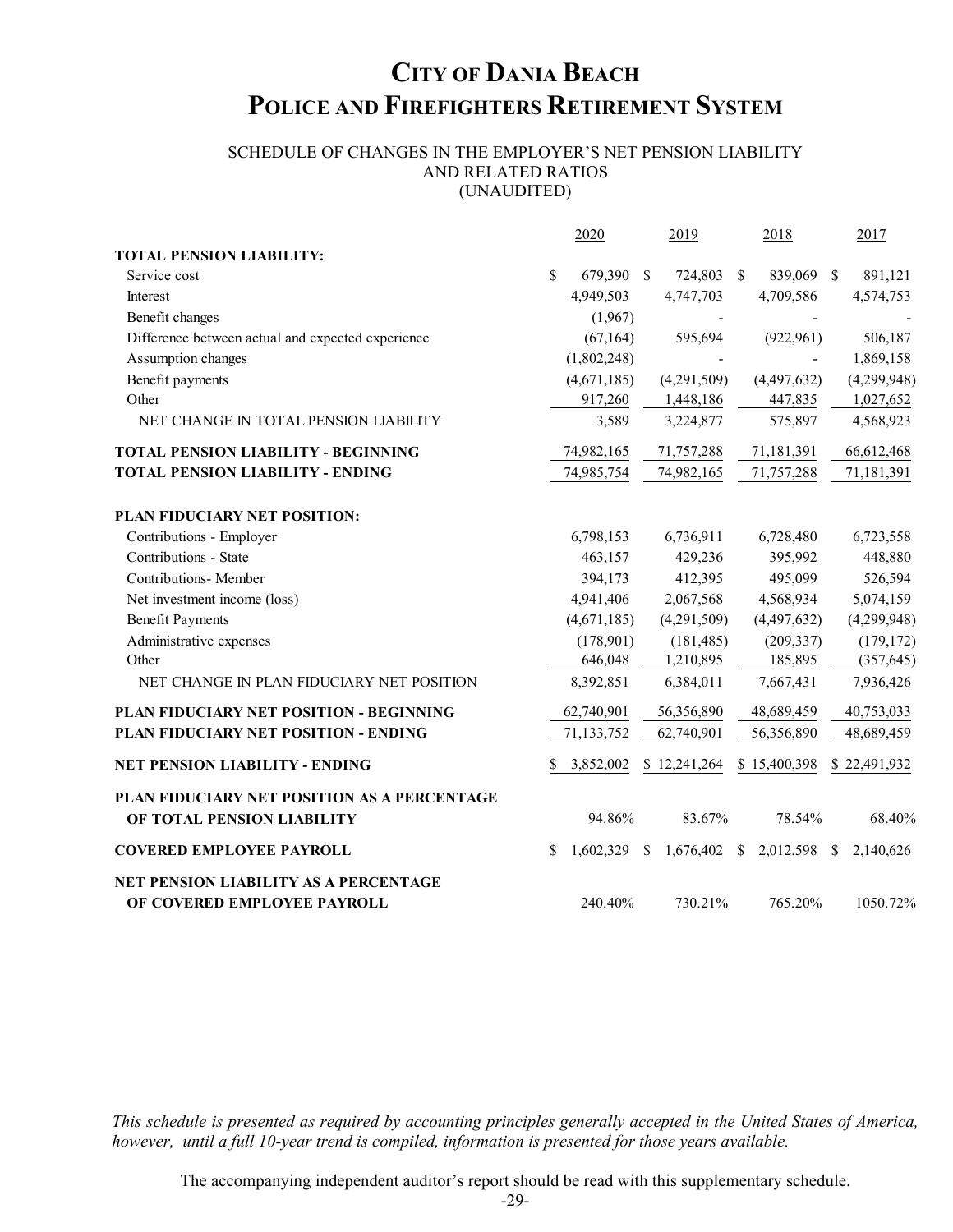## SCHEDULE OF CHANGES IN THE EMPLOYER'S NET PENSION LIABILITY AND RELATED RATIOS (UNAUDITED) (Continued)

2016 2015 2014 **TOTAL PENSION LIABILITY:** Service cost \$ 1,226,373 \$ 1,145,724 \$ 1,067,760 Interest 4,337,463 4,171,246 3,944,144 Difference between actual and expected experience 1,314,433 392,918 (23,067) Assumption changes (1,436,329) 1,666,373 2,894,544 Benefit payments (3,122,665) (3,803,361) (2,922,426) Other 1,994,483 435,428 210,585 NET CHANGE IN TOTAL PENSION LIABILITY 4,313,758 4,008,328 5,171,540 **TOTAL PENSION LIABILITY - BEGINNING** 62,298,710 58,290,382 53,118,842 **TOTAL PENSION LIABILITY - ENDING** 66,612,468 62,298,710 58,290,382 **PLAN FIDUCIARY NET POSITION:** Contributions - Employer 5,537,300 3,776,003 2,795,542 Contributions - State 446,780 441,891 466,381 Contributions- Member 644,675 730,772 745,561 Net investment income (loss) 2,582,275 (197,718) 2,435,693 Benefit Payments (3,122,665) (3,803,361) (2,922,426) Administrative expenses (160,786) (141,008) (135,697) Other 966,824 58,192 173,969 NET CHANGE IN PLAN FIDUCIARY NET POSITION 6,894,403 864,771 3,559,023 **PLAN FIDUCIARY NET POSITION - BEGINNING** 33,858,630 32,993,859 29,434,836 **PLAN FIDUCIARY NET POSITION - ENDING** 40,753,033 33,858,630 32,993,859 **NET PENSION LIABILITY - ENDING** \$ 25,859,435 \$ 28,440,080 \$ 25,296,523 **PLAN FIDUCIARY NET POSITION AS A PERCENTAGE OF TOTAL PENSION LIABILITY** 61.18% 54.35% 56.60% **COVERED EMPLOYEE PAYROLL** \$ 2,620,630 \$ 2,970,618 \$ 3,030,736 **NET PENSION LIABILITY AS A PERCENTAGE OF COVERED EMPLOYEE PAYROLL** 986.76% 957.38% 834.67%

*This schedule is presented as required by accounting principles generally accepted in the United States of America, however, until a full 10-year trend is compiled, information is presented for those years available.*

The accompanying independent auditor's report should be read with this supplementary schedule.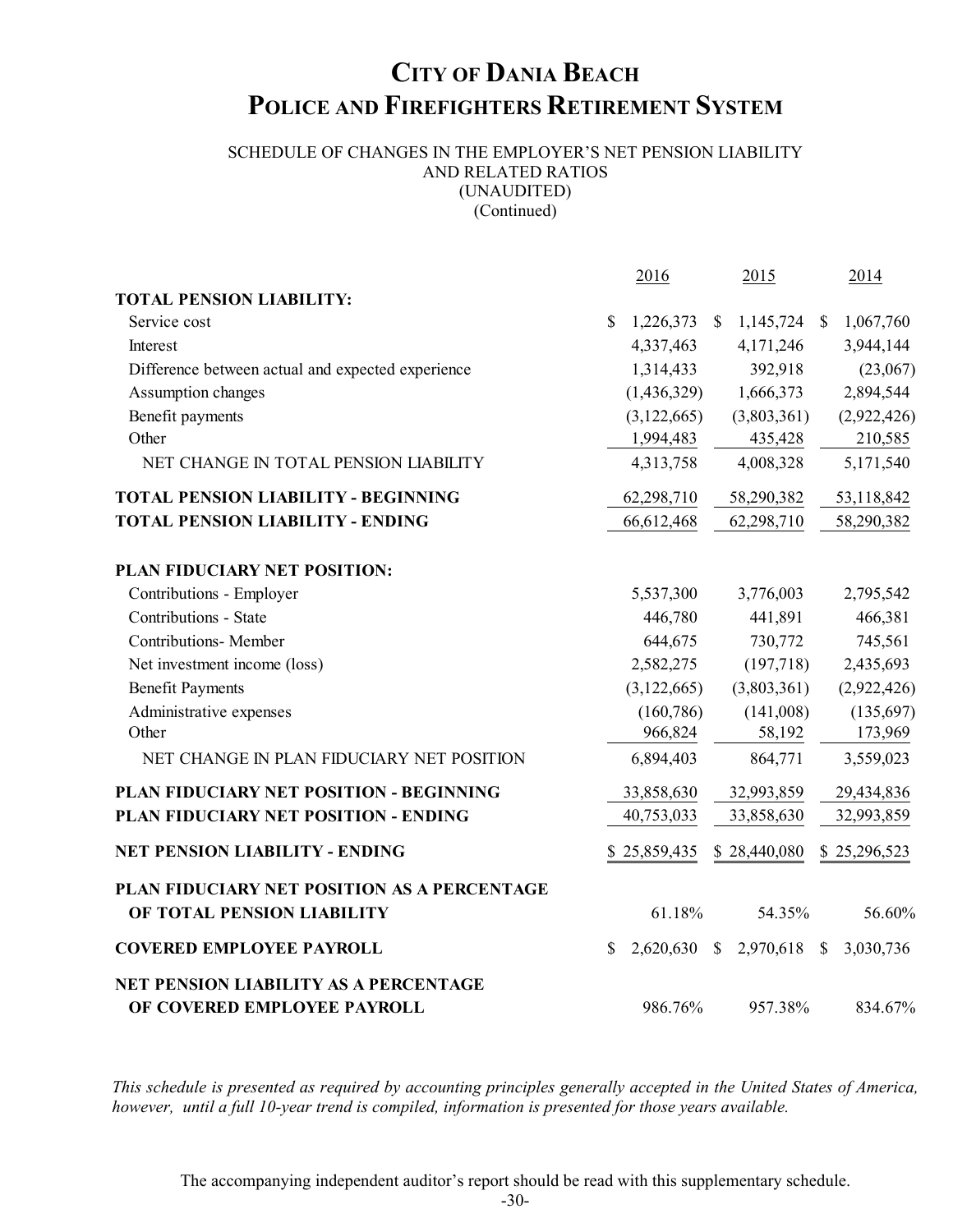COMPLIANCE REPORT

SEPTEMBER 30, 2020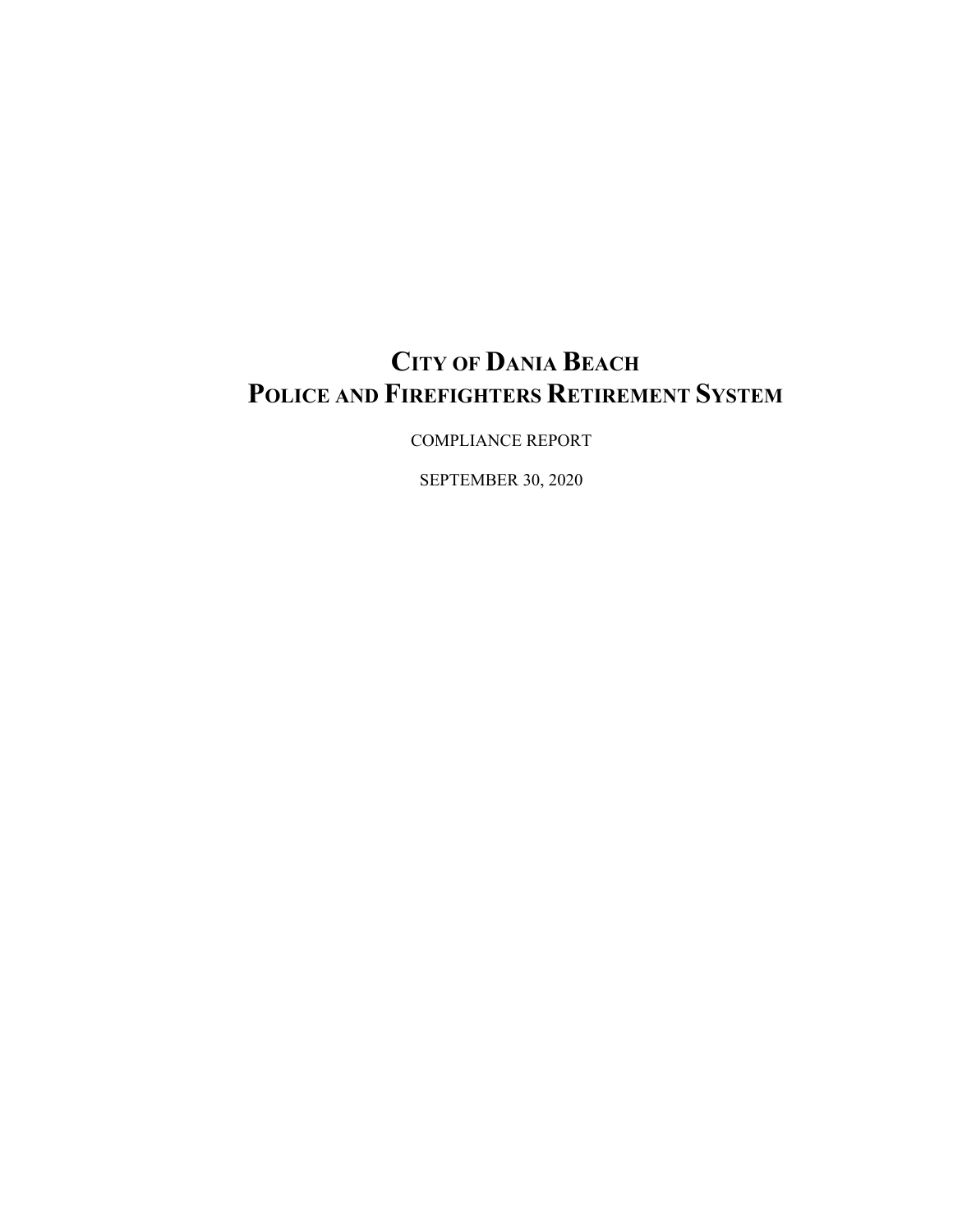

## **INDEPENDENT AUDITOR'S REPORT ON INTERNAL CONTROL OVER FINANICAL REPORTING AND ON COMPLIANCE AND OTHER MATTERS BASED ON AN AUDIT OF FINANCIAL STATEMENTS PERFORMED IN ACCORDANCE WITH GOVERNMENT AUDITING STANDARDS**

To the Board of Trustees of the City of Dania Beach Police and Firefighters Retirement System

We have audited, in accordance with the auditing standards generally accepted in the United States of America and the standards applicable to financial audits contained in Government Auditing Standards issued by the Comptroller General of the United States, the financial statements of the City of Dania Beach Police and Firefighters Retirement System, as of and for the year ended September 30, 2020, and the related notes to the financial statements, which collectively comprise the City of Dania Beach Police and Firefighters Retirement System's basic financial statements, and have issued our report thereon dated January 25, 2021.

## **Internal Control Over Financial Reporting**

In planning and performing our audit of the financial statements, we considered the City of Dania Beach Police and Firefighters Retirement System's internal control over financial reporting (internal control) as a basis for designing audit procedures that are appropriate in the circumstances for the purpose of expressing our opinion on the financial statements, but not for the purpose of expressing an opinion on the effectiveness of the City of Dania Beach Police and Firefighters Retirement System's internal control. Accordingly, we do not express an opinion on the effectiveness of the City of Dania Beach Police and Firefighters Retirement System's internal control.

A deficiency in internal control exists when the design or operation of a control does not allow management or employees, in the normal course of performing their assigned functions, to prevent, or detect and correct, misstatements on a timely basis. A material weakness is a deficiency, or a combination of deficiencies, in internal control, such that there is a reasonable possibility that a material misstatement of the Plan's financial statements will not be prevented, or detected and corrected, on a timely basis. A significant deficiency is a deficiency, or a combination of deficiencies, in internal control that is less severe than a material weakness, yet important enough to merit attention by those charged with governance.

Our consideration of internal control was for the limited purpose described in the first paragraph of this section and was not designed to identify all deficiencies in internal control that might be material weaknesses or significant deficiencies. Given these limitations, during our audit we did not identify any deficiencies in internal control that we consider to be material weaknesses. However, material weaknesses may exist that have not been identified.